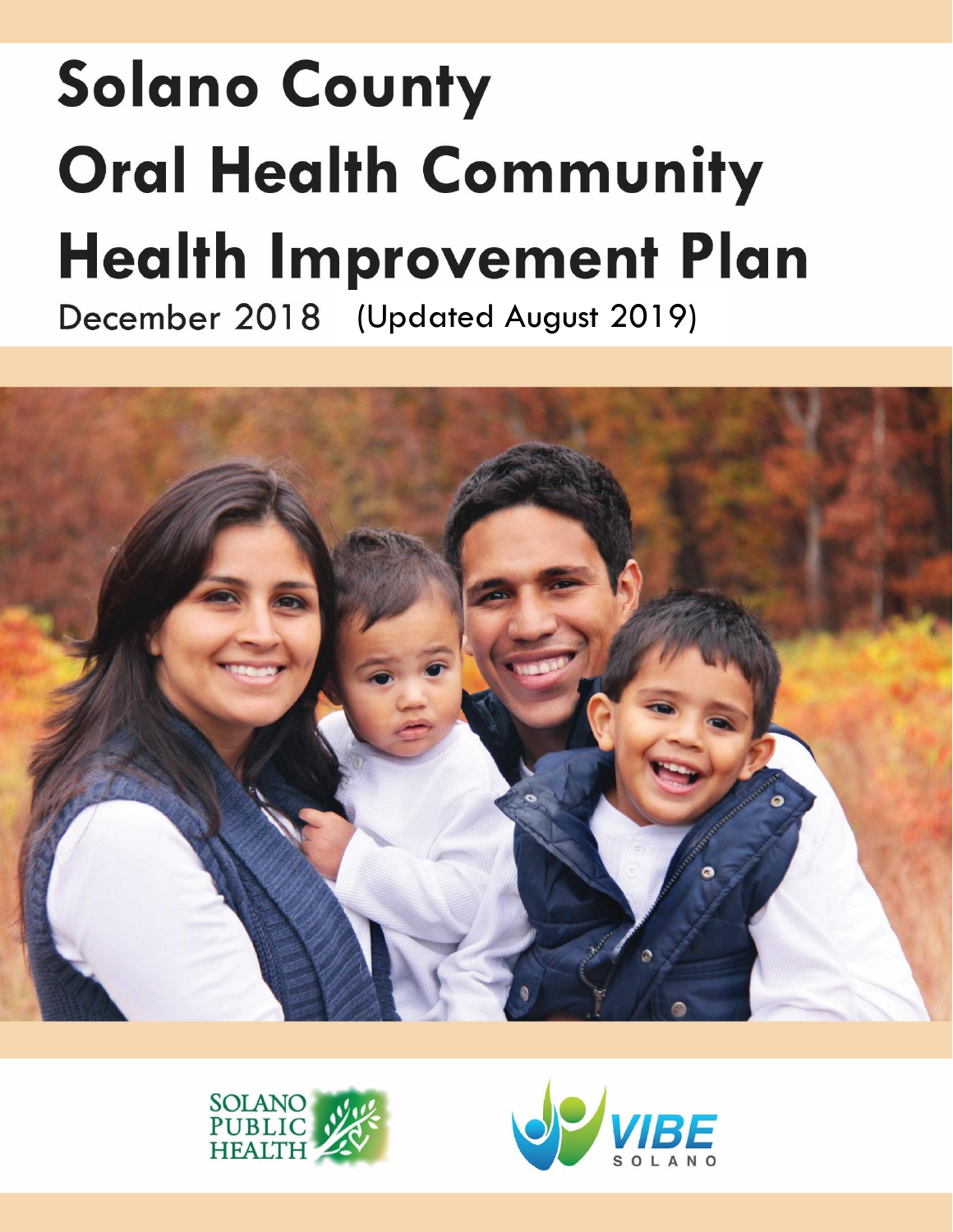# Table of Contents

| Need Area 3: Oral Health and Nutrition Education and Promotion Action Plan Matrix  22 |  |
|---------------------------------------------------------------------------------------|--|
| Appendix A: Draft Solano Oral Health Advisory Committee Description  26               |  |
|                                                                                       |  |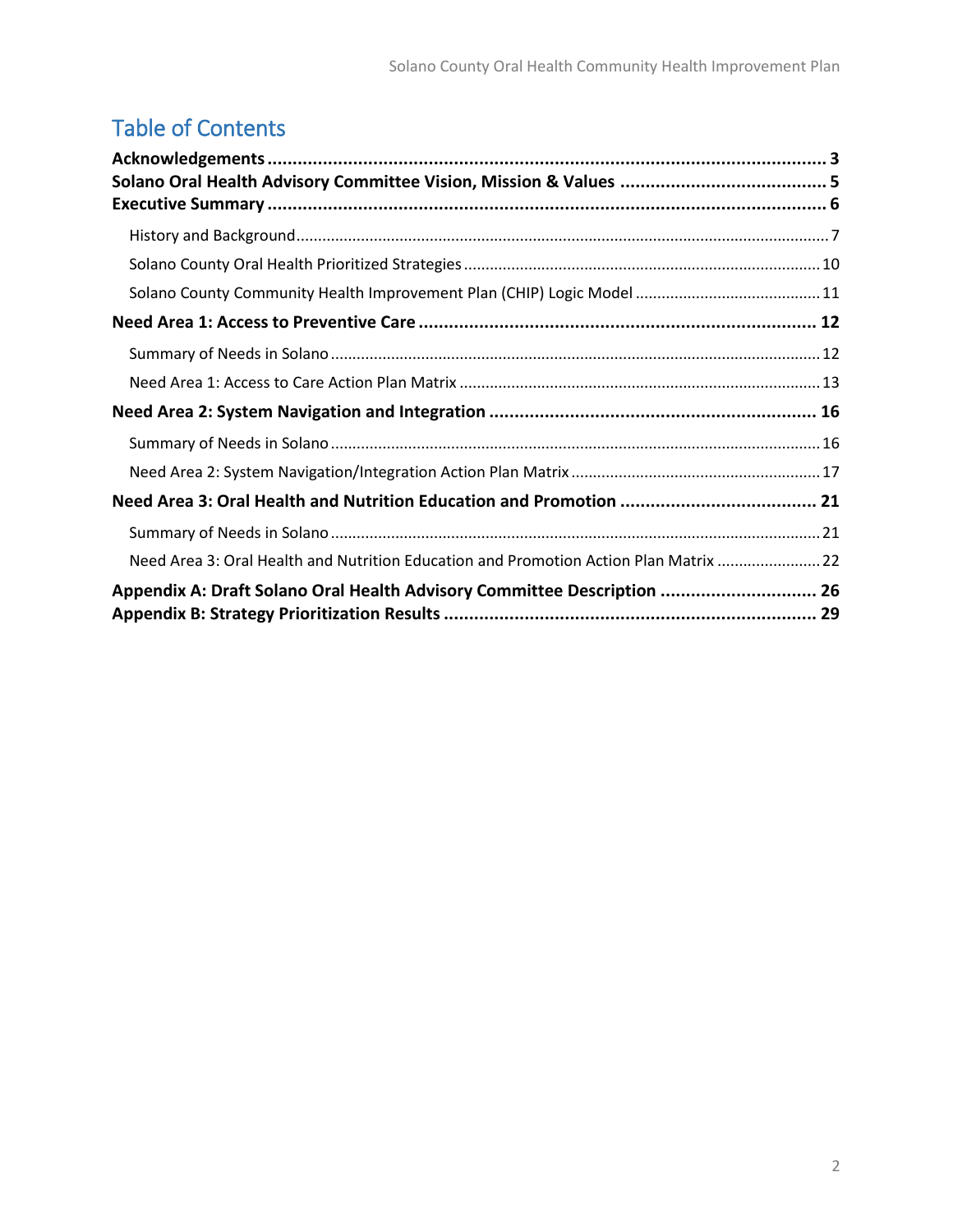### <span id="page-2-0"></span>Acknowledgements

This Community Health Improvement Plan is the product of 10 facilitated discussions among the members of the Solano Oral Health Advisory Committee (SOHAC) with strong contributions from Applied Survey Research (ASR) and Solano County Public Health staff. Committee members contributed a minimum of two hours per meeting in addition to time outside of meetings to collect, compile, and report data that were used in the Solano County Oral Health Needs Assessment and this Community Health Improvement Plan. Listed below are members of the committee who offered their time and expertise to this project. Without them, this report, which was prepared by Applied Survey Research, would not have been possible.

| <b>Solano Oral Health Advisory Committee</b> |                                                                                                      |
|----------------------------------------------|------------------------------------------------------------------------------------------------------|
| <b>Name</b>                                  | Organization                                                                                         |
| Annette Aalborg                              | Touro University California                                                                          |
| Anquanitte Ortega                            | Solano Public Health, Maternal Child Adolescent Health                                               |
| Carol Ash                                    | Register Dental Hygienist                                                                            |
| <b>Christie Speck</b>                        | <b>Solano Community College</b>                                                                      |
| Christina Branom                             | <b>Applied Survey Research</b>                                                                       |
| Eugene Luna                                  | La Clinica                                                                                           |
| <b>Gayle Cummings</b>                        | <b>Touro University California</b>                                                                   |
| Jan Babb                                     | Solano Public Health, Maternal Child Adolescent Health                                               |
| Juan Salinas                                 | La Clinica                                                                                           |
| Juanita Morales                              | First 5 Solano                                                                                       |
| Denise Kirnig                                | <b>Nutrition Services</b>                                                                            |
| Lauro Mora                                   | Mora Family Dentistry                                                                                |
| Lisa Colvig-Niclai                           | <b>Applied Survey Research</b>                                                                       |
| Lisa Eckhoff                                 | Solano County                                                                                        |
| Maricel A. Bohannan                          | Solano Public Health, Health Promotion & Community Wellness<br>Bureau                                |
| <b>Marie Fortier</b>                         | Solano County Office of Education, School Nurse                                                      |
| Nicole Ja                                    | <b>Applied Survey Research</b>                                                                       |
| Noelle Soto                                  | Solano Public Health, Family Health Services                                                         |
| Penny Paxton                                 | Solano Public Health, Health Promotion Community Wellness<br>Bureau, Oral Health Project Coordinator |
| Rebeca Hoffar                                | Medi-Cal Dental                                                                                      |
| Rema El-Mahnound                             | Solano Public Health, Nutrition Education and Obesity Prevention                                     |
| Robin Cox                                    | Solano Public Health, Health Promotion & Community Wellness<br>Bureau, Oral Health Project Director  |
| Sabrina Drake                                | <b>Solano Community College</b>                                                                      |
| Sheri Buckley                                | <b>Solano Community College</b>                                                                      |
| Sneha Innes                                  | Solano Public Health, Family Health Services                                                         |
| Susan Miller                                 | Child Start Inc.                                                                                     |
| Tamera Owens                                 | Solano Coalition for Better Health                                                                   |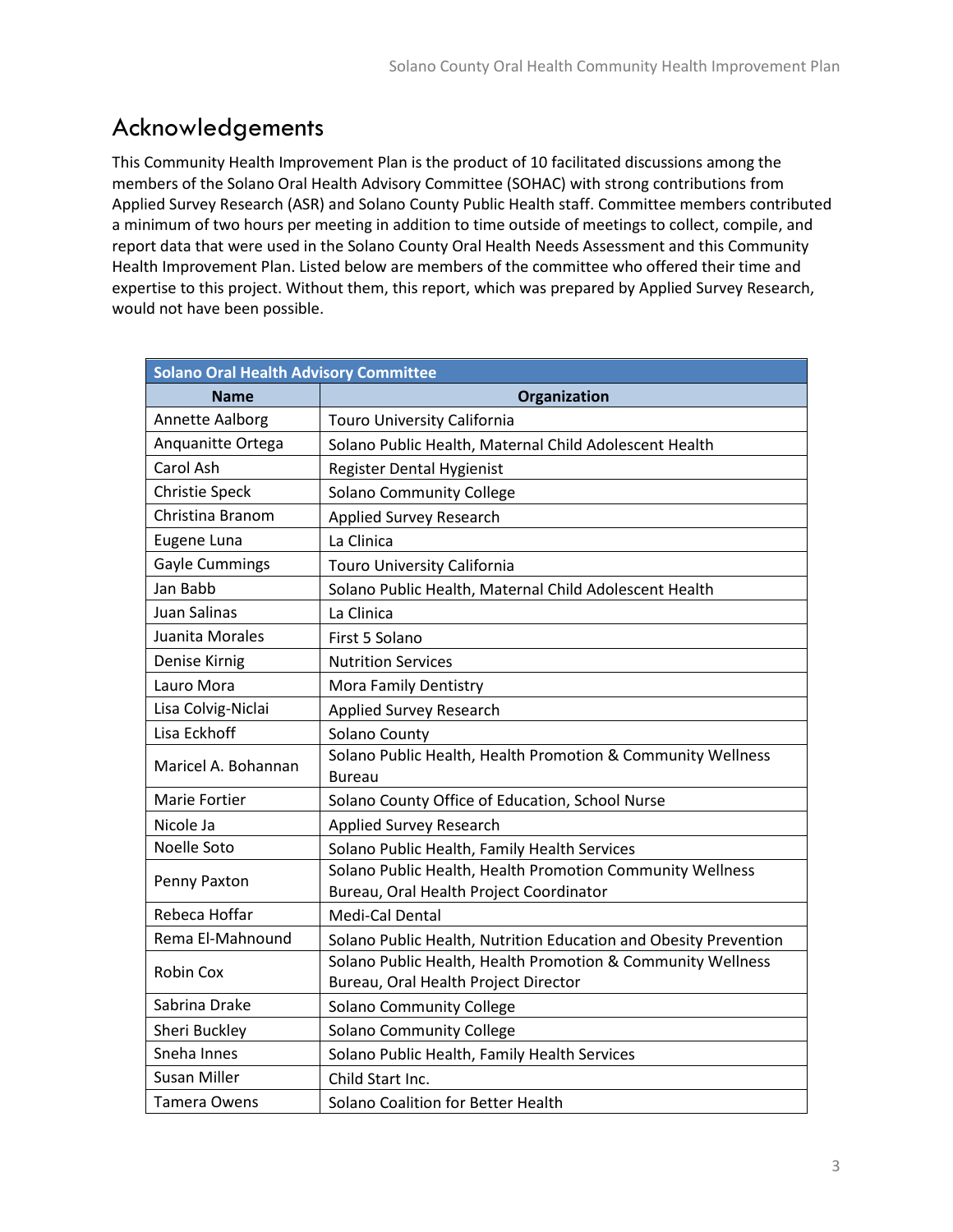| Solano Oral Health Advisory Committee |                                                                  |  |  |  |  |  |  |
|---------------------------------------|------------------------------------------------------------------|--|--|--|--|--|--|
| <b>Name</b>                           | Organization                                                     |  |  |  |  |  |  |
| <b>Tatiana Dykes</b>                  | Solano Public Health, Nutrition Education and Obesity Prevention |  |  |  |  |  |  |
| <b>Teresa Godfrey</b>                 | <b>SFCS</b>                                                      |  |  |  |  |  |  |
| Teresa Winer                          | Solano Public Health, WIC                                        |  |  |  |  |  |  |
| Teresita Churchill                    | La Clinica                                                       |  |  |  |  |  |  |
| <b>Toni Patterson</b>                 | Fairfield-Suisun Unified School District, School Nurse           |  |  |  |  |  |  |
| Vincent Filanova                      | OLE Health                                                       |  |  |  |  |  |  |
| Yolanda Bryant                        | Solano Public Health, Maternal Child Adolescent Health           |  |  |  |  |  |  |
| Napa Solano Dental Society            |                                                                  |  |  |  |  |  |  |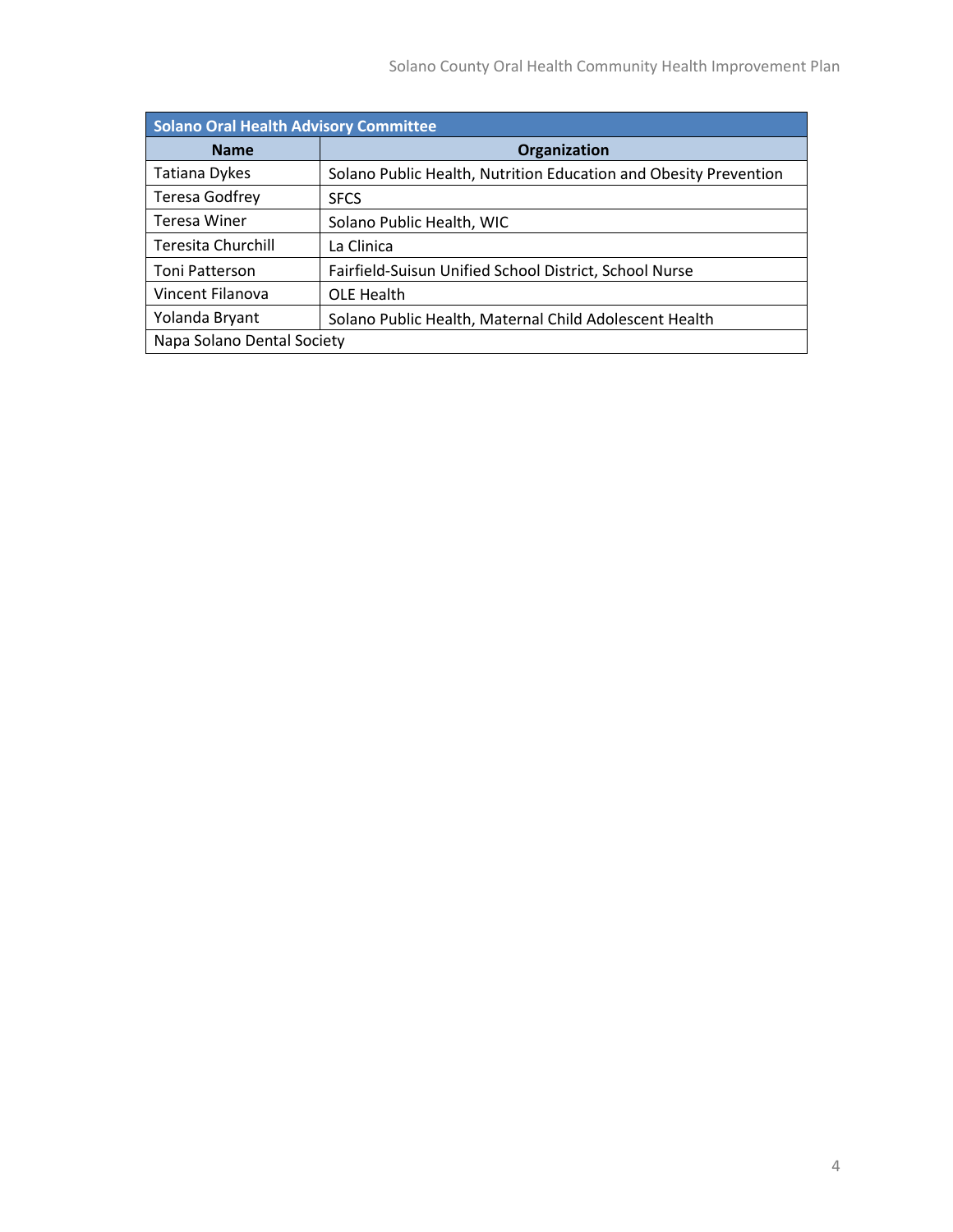# <span id="page-4-0"></span>Solano Oral Health Advisory Committee Vision, Mission & Values

#### **Vision**

We envision all Solano County residents will achieve and maintain good oral health which positively impacts their overall health.

#### **Mission**

The Solano Oral Health Advisory Committee strives to improve oral health, especially among the most vulnerable, through collaborative efforts in planning, implementation and coordination of public health interventions with community partners.

This mission is achieved by:

- increasing oral health literacy
- increasing access to environments that support healthy foods and beverages
- providing education and prevention information
- advocating for and developing policies that support and encourage or improve oral health
- increasing access to clinical preventive services

#### **Values**

With an equity lens Solano Oral Health Advisory Committee values:

- Education
- Prevention
- Evidence-Informed
- Collaboration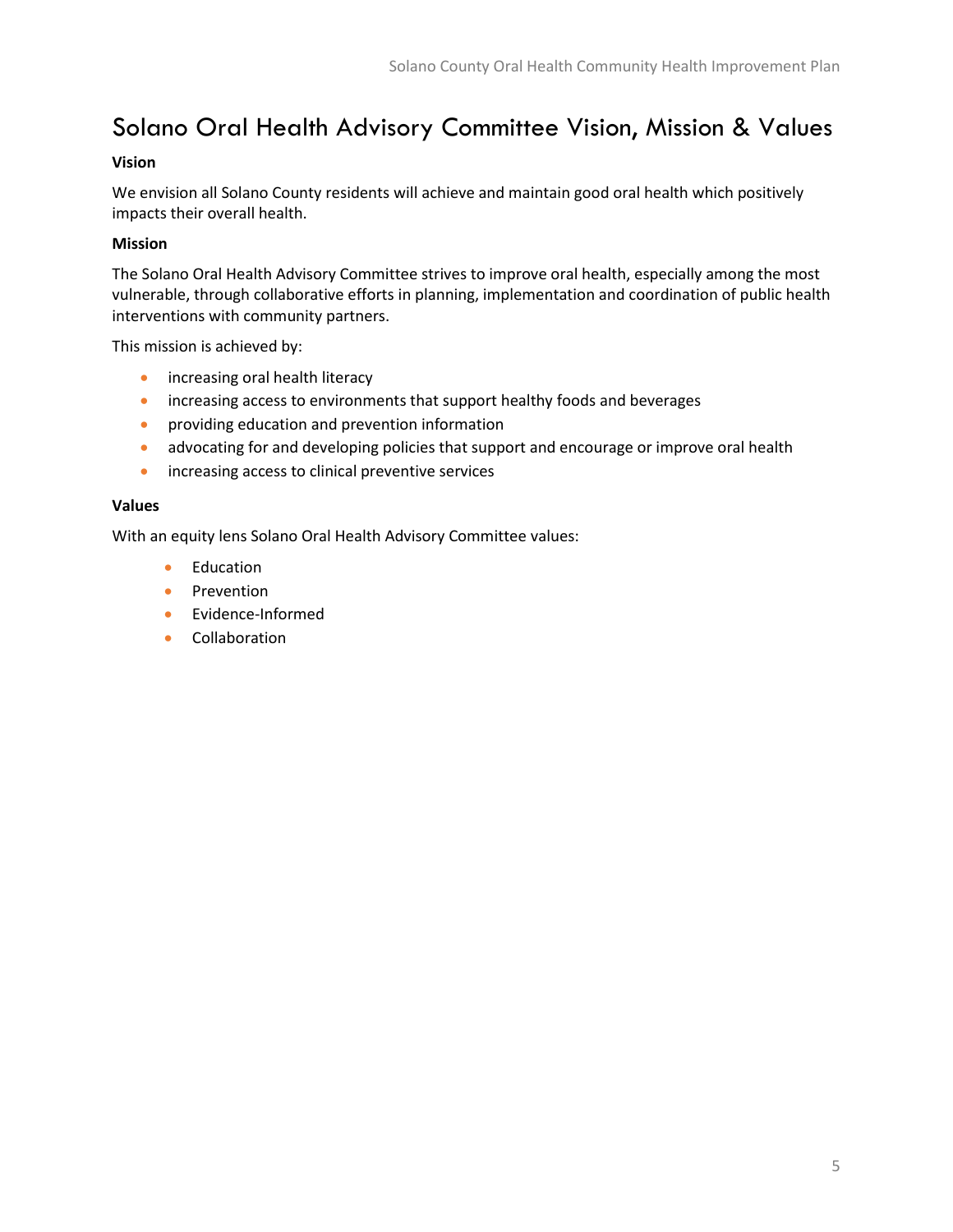# <span id="page-5-0"></span>Executive Summary

Maintaining good oral health is critical to a person's overall health and well-being. At every stage of life, oral health problems can interfere with daily functioning and quality of life. Dental disease is associated with cardiovascular disease, pneumonia, and diabetes. Among pregnant women, periodontal disease can lead to poor birth outcomes, including prematurity and low birth weight.<sup>1</sup> Given the implications of good oral health for a range of outcomes, it is critical that communities assess and address the oral health needs of their residents.

This *Solano County Oral Health Community Health Improvement Plan (CHIP)* builds upon data obtained in 2018 from our Solano County Oral Health Needs Assessment. Solano County Public Health, in collaboration with Applied Survey Research (ASR) and our Solano County Oral Health Advisory Committee (SOHAC), conducted an Oral Health Needs Assessment to inventory and to describe the oral health status of residents of our County. The findings from the needs assessment and input from stakeholders participating in SOHAC guided the creation of the objectives, strategies and activities described in this CHIP.

Solano's CHIP is organized according to the three local emergent need areas: access to preventive care; system navigation and integration; and oral health and nutrition education/promotion. SOHAC intends to work within these three need areas on five priority SMART objectives as found in the CHIP's action plan matrix and which act in concert with Solano's logic model. Taken together, these objectives, strategies and activities aim to improve oral health outcomes in Solano County, leading to improved physical health, whole body wellness, and improved quality of life among our residents.

The implementation of the five SMART objectives and activities in this CHIP depends on the continued dedication, collaboration, and communication of SOHAC members and additional community partners. Together, the Oral Health Needs Assessment and CHIP will guide the work of Solano's SOHAC and Solano Public Health's Oral Health Program for the next four years, and will be measured by metrics and indicators as found in our action plan matrix as well as in Solano's associated Oral Health Evaluation Plan.

 $\overline{\phantom{a}}$ 

<sup>1</sup> Source: Kane, S. F. (2017). The effects of oral health on systemic health. *General dentistry*.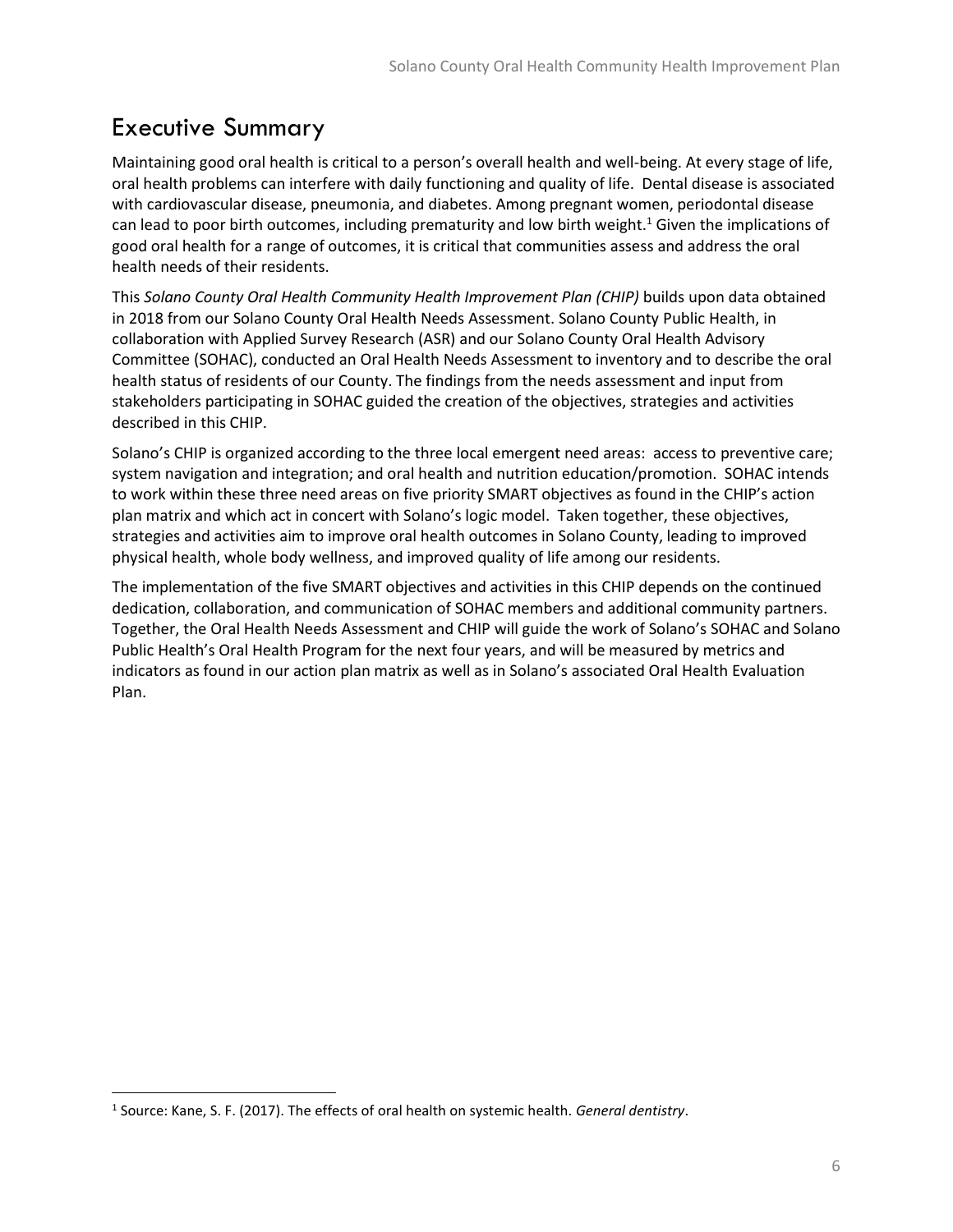### <span id="page-6-0"></span>**History and Background**

Proposition 56 (Prop. 56), the California Healthcare, Research and Prevention Tobacco Tax Act of 2016, allocated funding for a variety of legislated projects, including dedicated funding for a statewide program to improve the oral health of Californians through local prevention, education, and organized community efforts. The Solano County Public Health, Health Promotion and Community Wellness Bureau was awarded a contract from Prop. 56 to develop Solano County's local oral health program. The Prop. 56 funds can be used for disease prevention, education, surveillance, and linkages to treatment, but not for direct treatment services, including billable dental services. However, stakeholders in Solano County recognized that addressing Solano County's oral health needs may require a broad spectrum of strategies. Therefore, with the approval of the State's Dental Director, the approaches described in this CHIP are not limited to those that can be funded by Prop. 56.

### *Solano County Oral Health Advisory Committee*

To guide the planning for oral health promotion and prevention efforts in Solano County, Solano County Public Health convened the Solano County Oral Health Advisory Committee (SOHAC), a group of local stakeholders from various service sectors in Solano County (see Appendix A for description of the committee's Mission, Vision, and Values). The SOHAC was formed in September 2017 as a subcommittee of Solano's existing VibeSolano Alliance (VSA)<sup>2</sup> to lend their professional expertise and to provide direction for the new Solano County oral health program. Members of the committee represent a variety of sectors, including dental health, social services, medical, public health, child development, and education. The effectiveness of the SOHAC will be measured via an annual satisfaction survey of members beginning in December 2018. Results from this survey will inform modifications to the group structure, meeting processes, and/or or communication practices to improve the committee's efficiency and effectiveness.

Since January 2018, the SOHAC, Applied Survey Research (ASR), and Solano Public Health, have worked collaboratively with stakeholders to assess the oral health needs and resources in the community and determine a plan of action to address priority needs. Over this 12 month period, the SOHAC met 10 times and engaged in a variety of efforts, described below, that culminated in the development of this CHIP.

### *Solano County Oral Health Needs Assessment*

 $\overline{a}$ 

The SOHAC contributed to the preparation of a comprehensive needs assessment, which involved the collection of oral health data to identify the most pressing oral health needs in the county. The needs assessment involved synthesizing data from a variety of sources, including secondary data on oral health outcomes at the county and state level, key informant interviews and a focus group with community stakeholders, and primary data collected on oral health outcomes for seniors, children in Solano County's Pre-K Academies, pregnant women visiting Women, Infants, and Children centers, and thirdgraders in Solano County public schools. The primary oral health screening data was collected by a Registered Dental Hygienist and Solano County Health Education Specialist. The eight-month data collection period did not allow sufficient time to finish gathering representative oral health screening data from a robust sample of seniors, pregnant women, and third-graders for the SOHAC to review, but

<sup>&</sup>lt;sup>2</sup> It was determined at the October 4, 2017, VSA meeting that SOHAC would be a long-term subcommittee of VSA, which has a history of successful policy, systems, and environmental change work as Solano's existing Chronic Disease Prevention Leadership Team.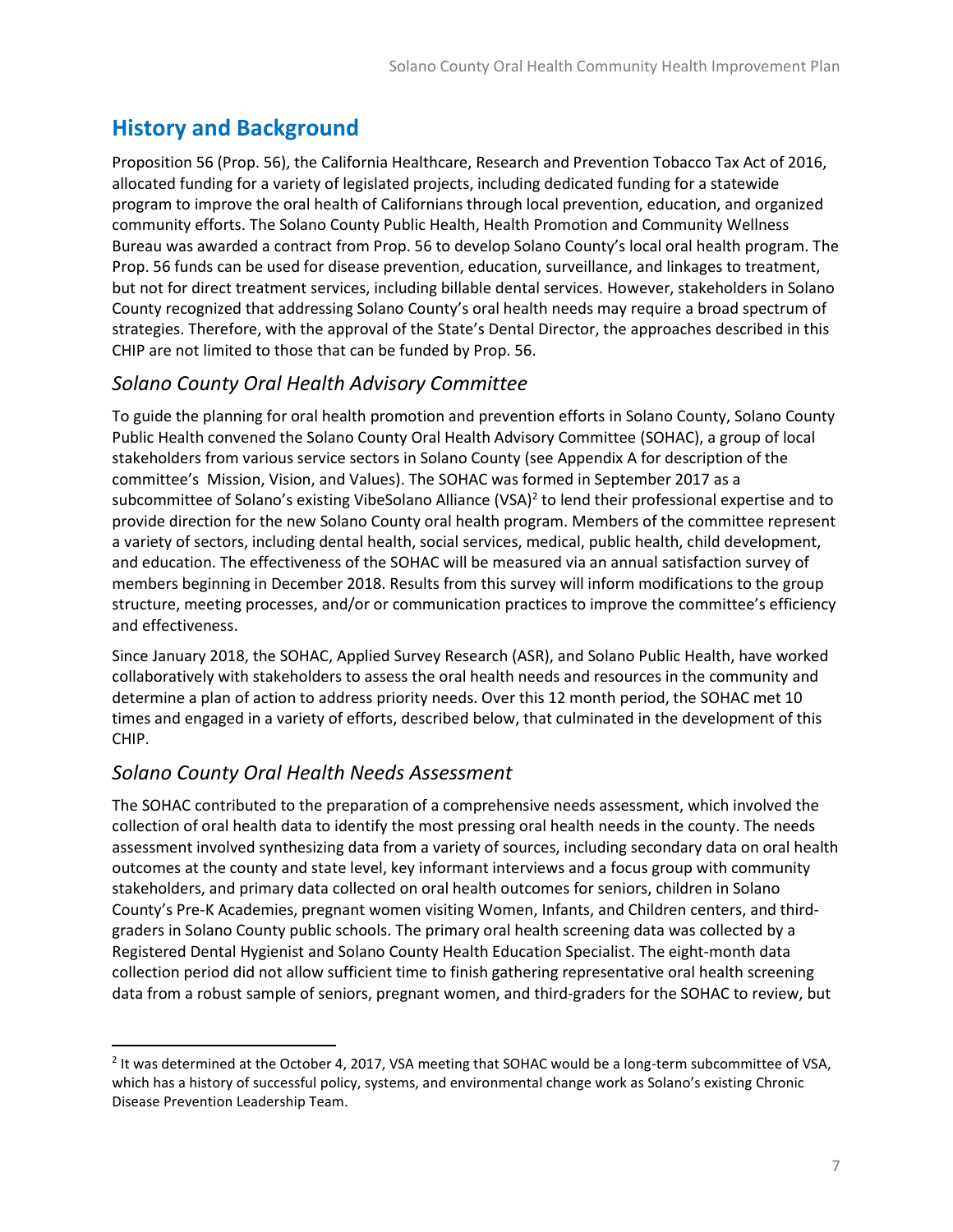Solano County Public Health plans to continue collecting data with these populations and will present findings to the committee as they become available.

ASR worked with Solano Public Health and members of the SOHAC to collect and analyze the needs assessment data and then presented the findings to the SOHAC in October 2018 for their feedback and interpretation. With facilitation support from ASR and Solano Public Health, the SOHAC used the needs assessment findings to identify and prioritize strategies and activities to improve the oral health of Solano County residents. This prioritization process is described next.

### *Strategy Prioritization*

Based on the results of the needs assessment, the SOHAC decided to address the following need areas in the first few years of the local oral health program:

**NEED AREA 1:** Access to Preventive Care

**NEED AREA 2:** System Navigation and Integration

**NEED AREA 3:** Oral Health and Nutrition Education and Promotion

Stakeholders involved in the needs assessment also generated a list of strategies to address these priority needs. In October 2018, SOHAC members reviewed and prioritized the strategies. The following criteria were used in the prioritization process:

**IMPACTABILITY:** This strategy will make a direct impact on oral health within the next three years. Within this criteria members considered the following:

- There are adequate resources to create change within 3 years
- This change can be measured
- We can build on existing assets/practices
- We can address through systems change
- We can address with a promising practice
- This will have a significant impact on oral health

**GAPS:** There are gaps in services for this strategy.

**WILD CARD:** The strategy is prioritized based on stakeholders' own knowledge, expertise, and/or preference.

For each strategy, members rated its impactability on a scale from  $1 =$  not likely, to  $3 =$  very likely; the presence of Gaps on a scale from 1 = none, to 3 = large; and provided a Wild Card rating on a scale from 1 = low priority, to 3 = high priority. Scores for each strategy were averaged and the strategies were ranked according to their overall score.

The results from this prioritization process are summarized in the table on the following page. After prioritization, the SOHAC chose to address the top 10 strategies. The table lists the strategies that received the highest ranking (see Appendix B for full list of strategies and their rankings), their corresponding need, whether they can be potentially supported by Prop. 56 funding, the overall score they received in the prioritization process, and how they ranked based on that overall score. Highly related strategies were merged, and one strategy that received a relatively low ranking ("Increase system navigation support services for oral health," which was ranked  $17<sup>th</sup>$  of the 29 strategies) was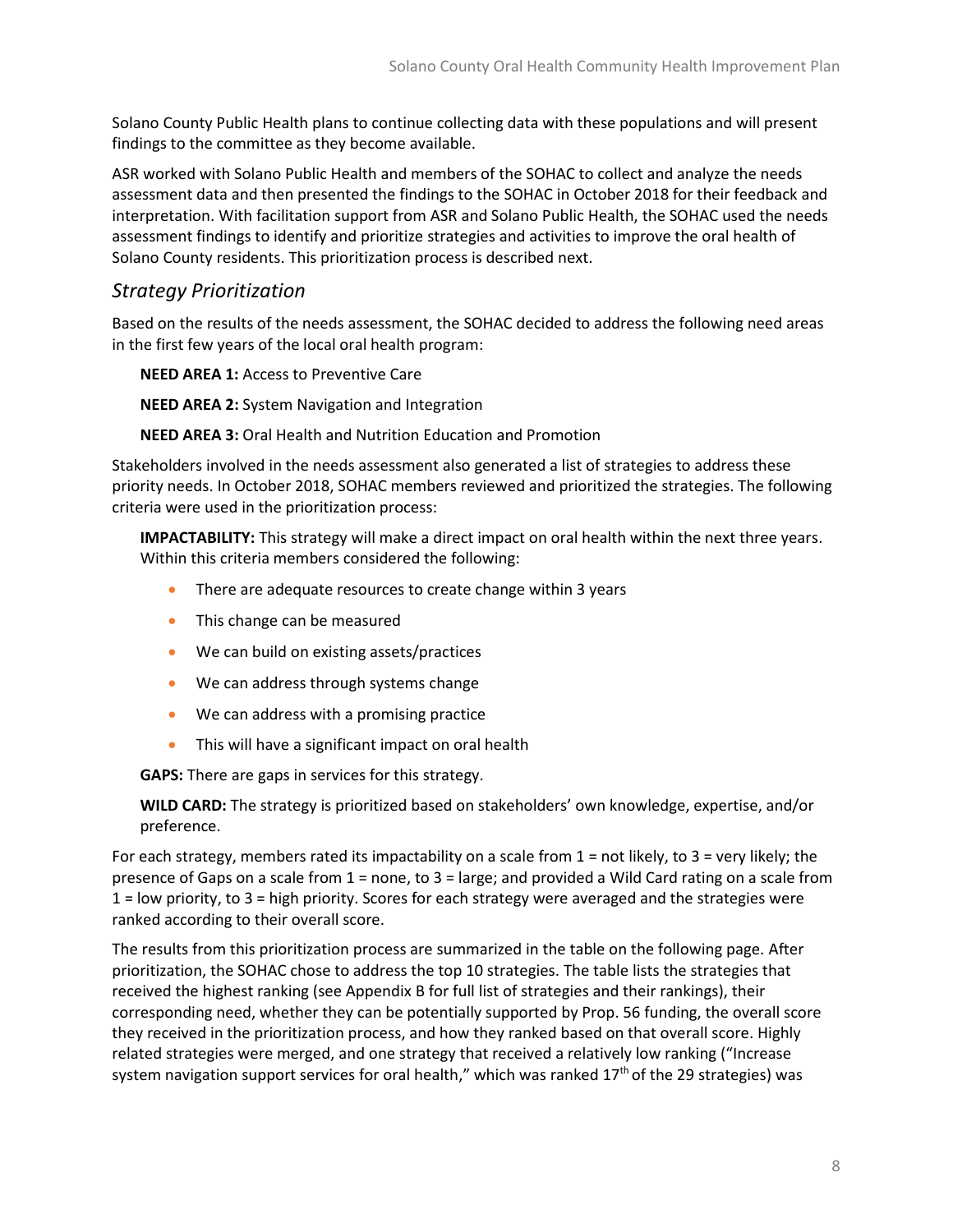included due to its connection to other prioritized strategies and the fact that it received a high impactability score (2.7).

For each prioritized strategy, SOHAC members identified specific activities to include in this CHIP. These activities are predicted to produce a set of outputs that lead to short-term and long-term positive outcomes for oral health in the county. The hypothesized contribution of inputs and strategies to programmatic and communitywide outcomes is illustrated in the logic model that follows the Prioritized Strategies table. Appendix C contains an evaluation plan matrix, which outlines process and outcome indicators that will be measured to track the success of the CHIP.

For each activity, the SOHAC also identified:

- The partners and resources available in the community that should be leveraged in order to complete the activities
- A draft timeline for their completion
- Persons and organizations who could contribute to the work
- Immediate next steps

These details are provided in an action plan matrix for each need area in the sections that follow.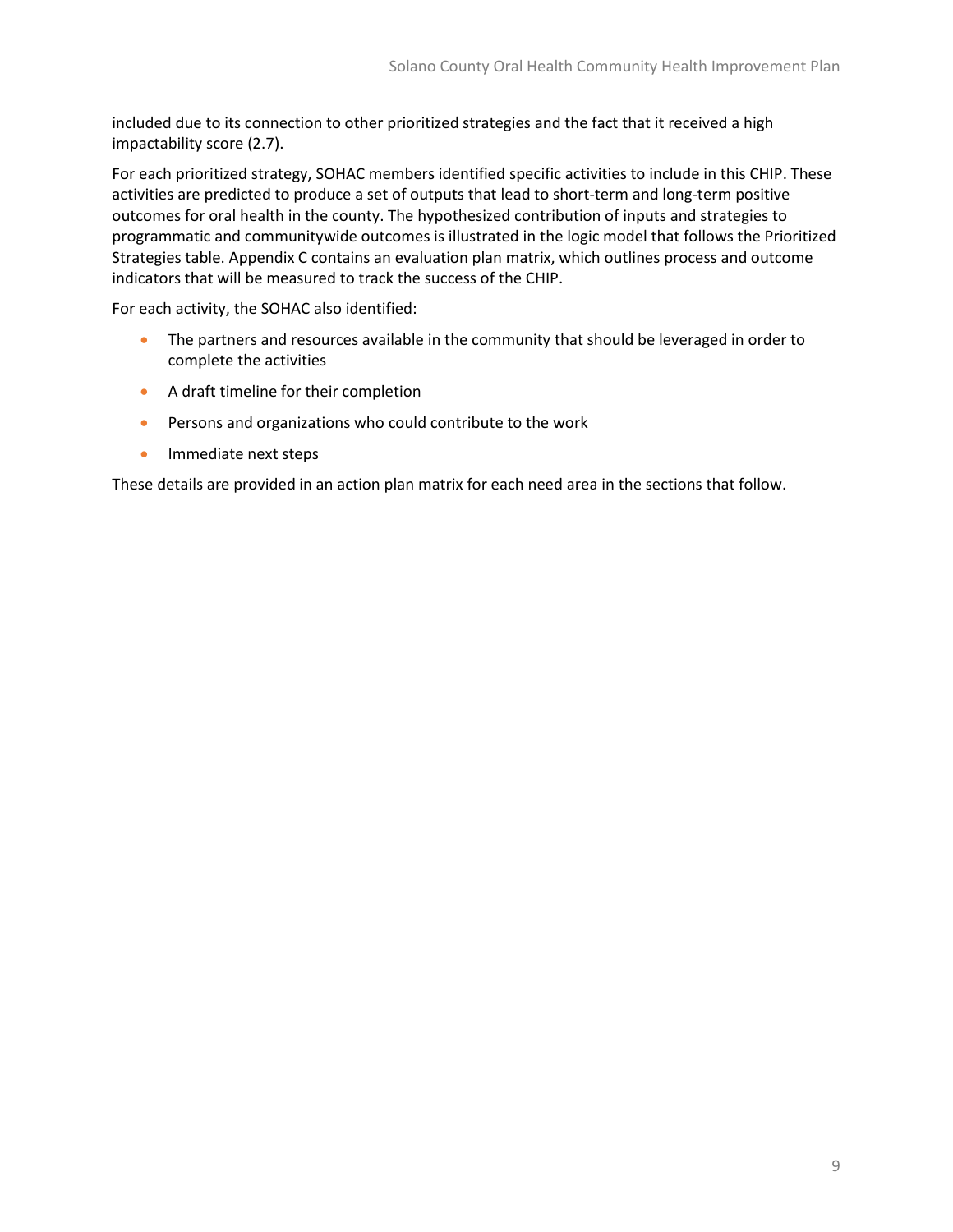<span id="page-9-0"></span>

| <b>Needs</b>                                         | <b>Strategy</b>                                                                                                                                                                                                                                                                                                                                                      | <b>Potentially</b><br>funded by<br><b>Prop. 56?</b>       | <b>Score (0-3)</b>                                                 | Rank#                                                                    |
|------------------------------------------------------|----------------------------------------------------------------------------------------------------------------------------------------------------------------------------------------------------------------------------------------------------------------------------------------------------------------------------------------------------------------------|-----------------------------------------------------------|--------------------------------------------------------------------|--------------------------------------------------------------------------|
| <b>Access to Preventive</b>                          | Increase public awareness about insurance coverage and services<br>a.                                                                                                                                                                                                                                                                                                | <b>Yes</b>                                                | 2.73                                                               | 1                                                                        |
| Care                                                 | Increase access to and utilization of dental services for the uninsured or<br>b.<br>underinsured and those who are insured but do not access services /<br>have no provider (includes expanding the locations served by mobile<br>dental van, increasing co-location of services, and increasing number of<br>providers who see low income populations and children) | Yes:<br>Advocacy<br>and training<br>No:<br>Direct service | 2.63, 2.5<br>(No provider)<br>2.57<br>(Uninsured)<br>2.43<br>(Van) | 3, 10<br>(No provider)<br>6<br>(Uninsured)<br>$12 \overline{ }$<br>(Van) |
|                                                      | Increase oral health providers' access to cultural competency training<br>c.                                                                                                                                                                                                                                                                                         | Yes                                                       | 2.43                                                               | 11                                                                       |
| <b>System Navigation and</b><br>Integration          | Increase the capacity of healthcare and social service providers to<br>a.<br>integrate oral health into their home visits and/or other types of<br>visits/appointments                                                                                                                                                                                               | <b>Yes</b>                                                | 2.73                                                               | $\overline{2}$                                                           |
|                                                      | Increase the number of cross-referrals made between service systems<br>b.                                                                                                                                                                                                                                                                                            | Yes:<br>Advocacy<br>and training                          | 2.53                                                               | 8                                                                        |
|                                                      | Increase system navigation support services for oral health (including<br>$\mathsf{C}$ .<br>expansion of existing navigation support services)                                                                                                                                                                                                                       | <b>Yes</b>                                                | 2.33                                                               | 17                                                                       |
|                                                      | Increase the number of cross-sector collaboratives with oral health on<br>$d_{\cdot}$<br>their agenda                                                                                                                                                                                                                                                                | Yes                                                       | 2.57                                                               | 5                                                                        |
| <b>Oral Health and</b><br><b>Nutrition Education</b> | Increase public awareness about oral health and nutrition<br>a.                                                                                                                                                                                                                                                                                                      | <b>Yes</b>                                                | 2.57                                                               | 4                                                                        |
| and Promotion                                        | Increase access to oral health education<br>b.                                                                                                                                                                                                                                                                                                                       | <b>Yes</b>                                                | 2.53                                                               | $\overline{7}$                                                           |
|                                                      | Integrate nutrition and oral health wellness policies into schools, child<br>c.<br>care programs, and workplaces                                                                                                                                                                                                                                                     | <b>Yes</b>                                                | 2.50                                                               | 9                                                                        |

### **Solano County Oral Health Prioritized Strategies**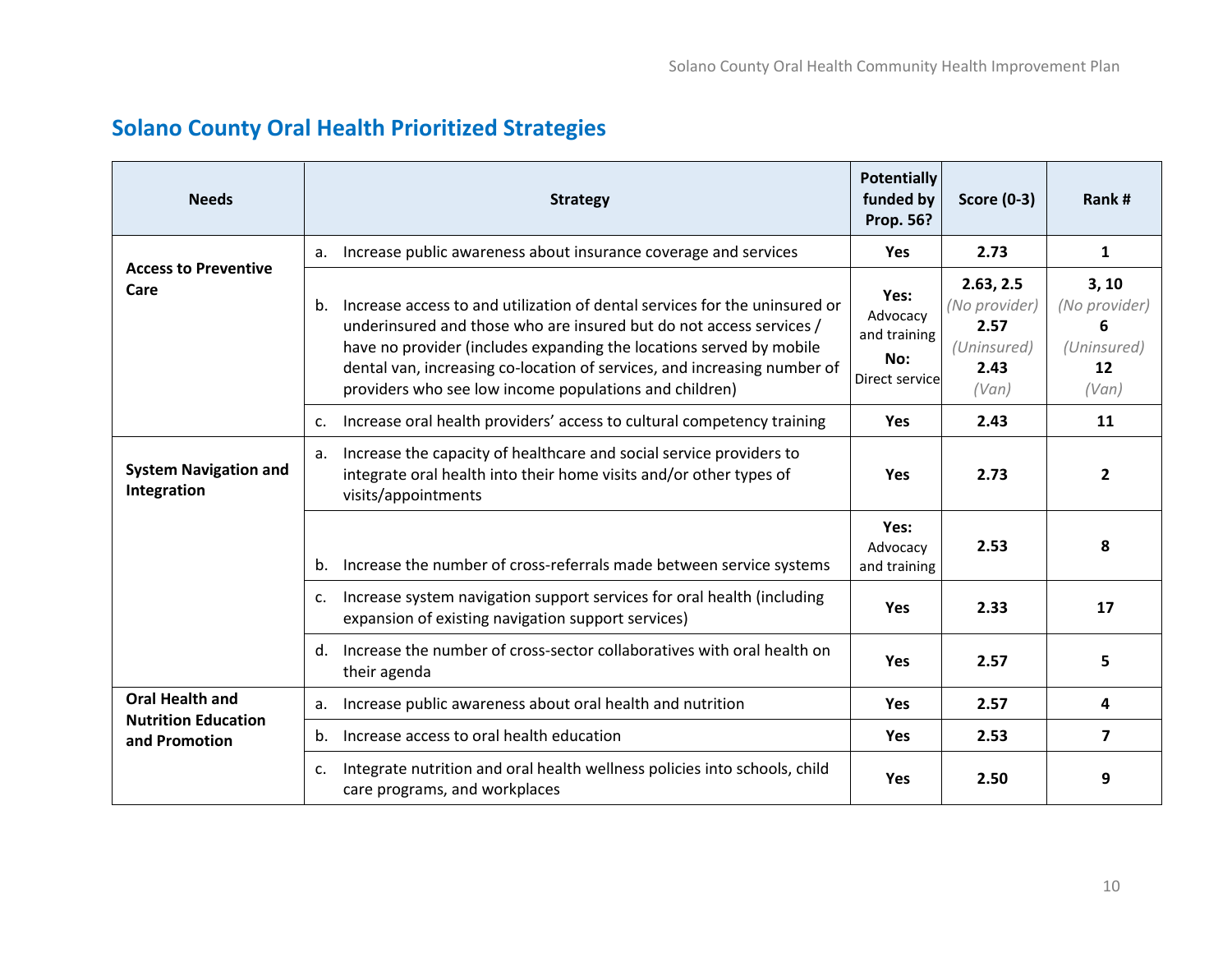Solano County Oral Health Community Health Improvement Plan

# **Solano County Community Health Improvement Plan (CHIP) Logic Model**

<span id="page-10-0"></span>

| Inputs                                                                                                             | <b>Strategies</b>                                                                                                                                                                 | Outcomes                                                                                      | Impact                                                                             |
|--------------------------------------------------------------------------------------------------------------------|-----------------------------------------------------------------------------------------------------------------------------------------------------------------------------------|-----------------------------------------------------------------------------------------------|------------------------------------------------------------------------------------|
|                                                                                                                    | <b>Access to Care</b>                                                                                                                                                             | People are aware of their eligibility                                                         |                                                                                    |
| <b>Partners:</b><br>Solano Oral Health                                                                             | Increase public awareness about 1) insurance coverage<br>and 2) services                                                                                                          | for dental insurance and the<br>services available to them                                    |                                                                                    |
| <b>Advisory Committee</b><br>(SOHAC)<br><b>Solano County Public</b><br>Health<br>State oral health                 | Increase access to and utilization of dental services for<br>the 1) uninsured or 2) underinsured and 3) those who<br>are insured but do not access services / have no<br>provider | People access preventive care (e.g.,<br>annual visits, fluoride varnish, and<br>sealants)     | Children and adults<br>regularly access<br>preventive oral<br>health care services |
| resources including<br>Smilecalifornia.org<br>Dental, health, social                                               | Increase oral health providers' access to cultural<br>competency training                                                                                                         | Providers engage in culturally<br>sensitive care                                              |                                                                                    |
| service, and education<br>providers                                                                                | <b>System Navigation &amp; Integration</b>                                                                                                                                        |                                                                                               |                                                                                    |
| First 5 Solano<br>Solano Coalition for<br>$\bullet$<br><b>Better Health</b><br><b>County Employee</b><br>$\bullet$ | Increase the capacity of healthcare and social service<br>providers to integrate oral health into their home visits<br>and/or other types of visits/appointments                  | Providers integrate oral health into<br>their services                                        |                                                                                    |
| <b>Wellness Committee</b><br>Napa Solano Dental<br>$\bullet$<br>Society and other                                  | Increase the number of cross-referrals made between<br>service systems                                                                                                            | Providers from across sectors make<br>referrals to oral health care                           | Systems collaborate<br>and coordinate to<br>support the oral                       |
| convenings of dental/<br>healthcare providers<br>Denti-Cal                                                         | Increase system navigation support services for oral<br>health                                                                                                                    | System navigators connect people<br>to needed oral health care                                | health care needs of<br>children and adults                                        |
| <b>Material Support:</b><br>Prop. 56 funding<br>Oral health resource lists                                         | Increase the number of cross-sector collaboratives with<br>oral health on their agenda                                                                                            | Cross-sector collaboratives address<br>oral health issues in their work                       |                                                                                    |
| Public awareness                                                                                                   | <b>Oral Health &amp; Nutrition Education</b>                                                                                                                                      |                                                                                               |                                                                                    |
| materials<br>Advocacy materials<br>Oral health and nutrition                                                       | Increase public awareness about oral health & nutrition                                                                                                                           | People are aware of healthy<br>nutrition and oral health practices                            | Children and adults                                                                |
| education curricula and<br>materials<br>Cultural competency<br>$\bullet$<br>curricula                              | Increase access to oral health education                                                                                                                                          | People know and use strategies to<br>improve their oral health                                | engage in healthy<br>nutrition and oral                                            |
|                                                                                                                    | Integrate nutrition and oral health wellness policies into<br>schools, child care programs, and workplaces                                                                        | People engage in healthy<br>nutrition/oral health practices at<br>school and in the workplace | health practices<br>11                                                             |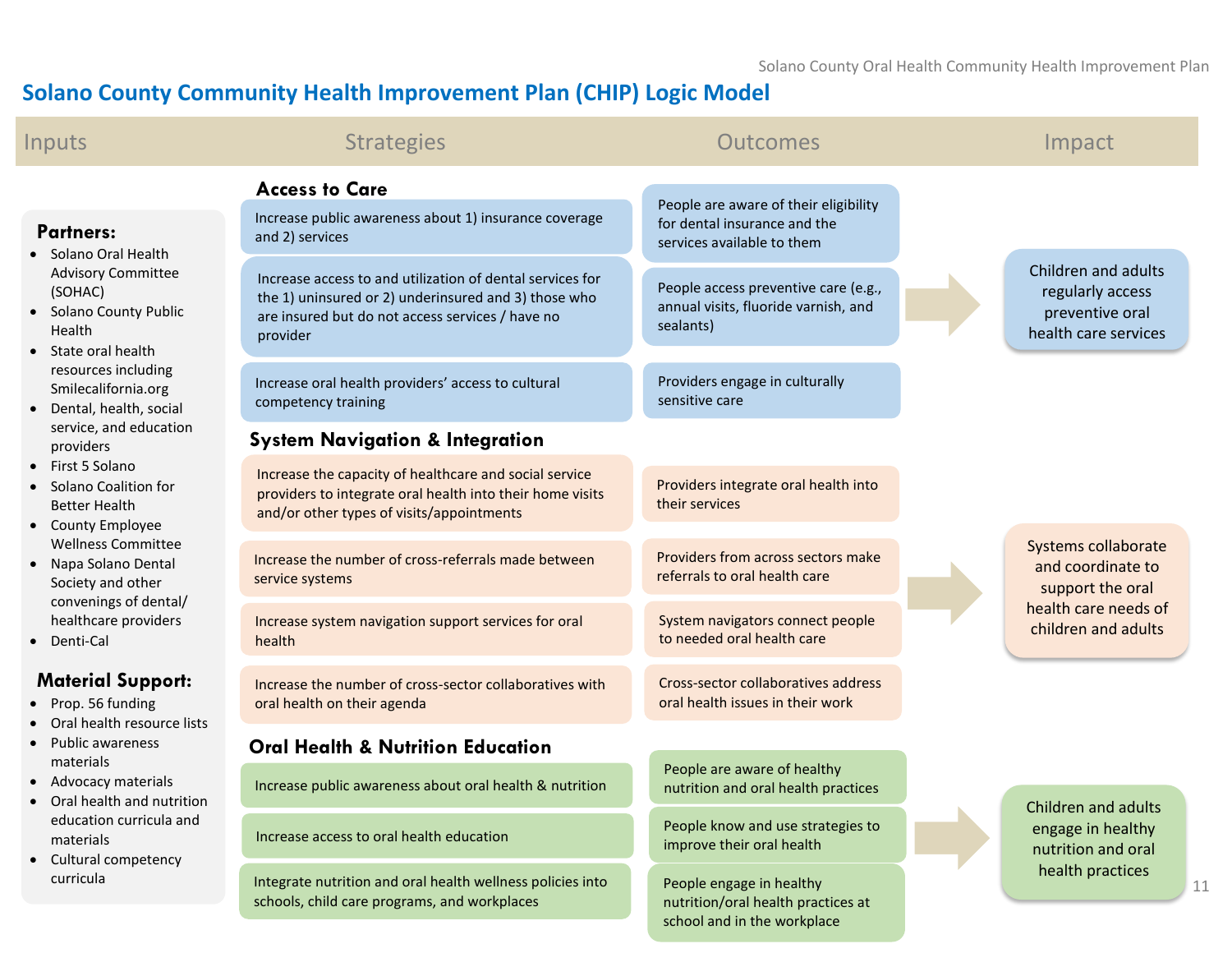### <span id="page-11-0"></span>Need Area 1: Access to Preventive Care

### <span id="page-11-1"></span>**Summary of Needs in Solano**

Accessing preventive dental care, including cleanings and exams, as well as fluoride varnish and sealants for children, is a high priority need for Solano County. As shown in the chart below, only 39% of children and 19% of adults in Solano County on Medi-Cal had been to the dentist in 2016.

Percent of Children (Ages 0-20) and Adults (Ages 21+) in Solano County on Medi-Cal Who Had an Annual Dental Visit



Source: CA Department of Health Care Services, Medi-Cal Services Division

According to key informants interviewed for the needs assessment, barriers to accessing dental care include a lack of insurance and insurance that has limited coverage; a lack of oral health care providers, particularly those who accept Medi-Cal Dental and who have the training, expertise, and equipment to serve children; a lack of transportation to care; and the limited availability of culturally and linguistically appropriate care. For example, although nearly all children in Solano County (99%) have dental insurance, just 6 in 10 adults have coverage.<sup>3</sup> In addition, access to dental care is also hindered by the shortage of dental providers who accept Medi-Cal Dental: although there are 92 dentists per 100,000 residents in Solano County (i.e., approximately 400 dentists), there were only 20 Medi-Cal Dental dentists per 100,000 beneficiaries in Solano County who were accepting new patients as of July 2018 (i.e., 24 dentists and clinics).<sup>4</sup> Challenges in access to care in Solano County are often exacerbated by a lack of reliable transportation, particularly for residents without a personal vehicle. Finally, key informants said that oral health services are not always offered in the patient's primary language and deemed culturally appropriate.

The strategies selected by the SOHAC to address this need area include increasing public awareness about insurance coverage and available services, improving residents' access to oral health services, and enhancing the capacity of oral health providers to offer culturally sensitive care. The detailed action plan for addressing access to care begins on the next page.

l

<sup>&</sup>lt;sup>3</sup> Source: California Health Interview Survey.

<sup>4</sup> According to the US Health Resources and Services Administration, a region is considered a "Health Professional Shortage Area" if it has fewer than 20 dentists per 100,000 residents.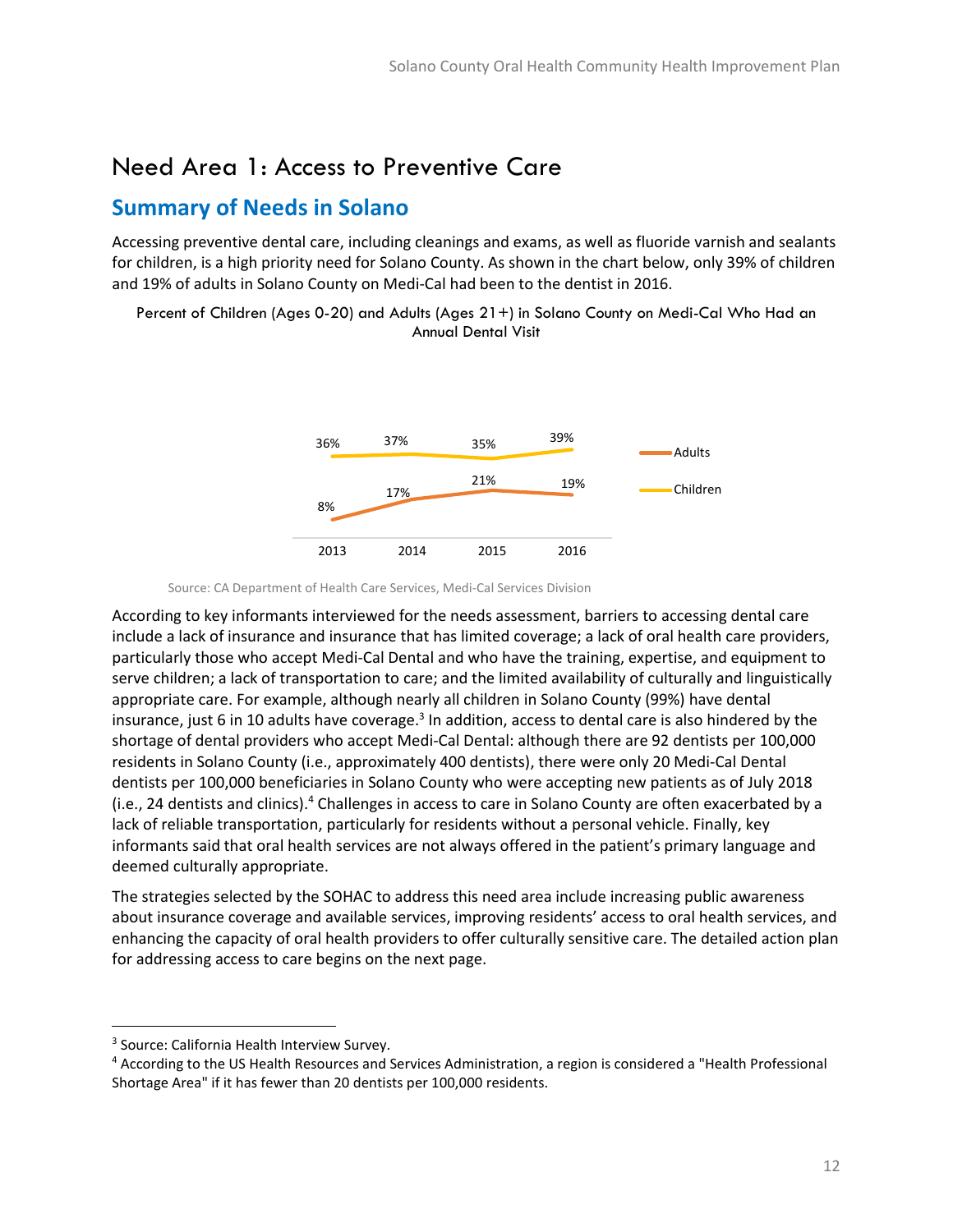<span id="page-12-0"></span>

| <b>SMART Objectives***</b>                                                                                                                                                                                                                                                                                                                                                                                                                                                                                                             | <b>Strategy</b>                                                                               | Partners/materials<br>to leverage*                                                                                                                                                                                                                                                                                                                                                                                                                                                  | Key activities to include<br>in CHIP*                                                                                                                                                                                                                                                                                                                                                                                                                                                                                                                                                                        | <b>Timeline</b>              | Who could potentially<br>contribute to this<br>work?                                                                                                                                                                                                                                                                                                     | <b>Next steps</b>                                                                                                                                                                                                                             |
|----------------------------------------------------------------------------------------------------------------------------------------------------------------------------------------------------------------------------------------------------------------------------------------------------------------------------------------------------------------------------------------------------------------------------------------------------------------------------------------------------------------------------------------|-----------------------------------------------------------------------------------------------|-------------------------------------------------------------------------------------------------------------------------------------------------------------------------------------------------------------------------------------------------------------------------------------------------------------------------------------------------------------------------------------------------------------------------------------------------------------------------------------|--------------------------------------------------------------------------------------------------------------------------------------------------------------------------------------------------------------------------------------------------------------------------------------------------------------------------------------------------------------------------------------------------------------------------------------------------------------------------------------------------------------------------------------------------------------------------------------------------------------|------------------------------|----------------------------------------------------------------------------------------------------------------------------------------------------------------------------------------------------------------------------------------------------------------------------------------------------------------------------------------------------------|-----------------------------------------------------------------------------------------------------------------------------------------------------------------------------------------------------------------------------------------------|
| Objective 1: By June 30,<br>2022, implement at least<br>two culturally appropriate<br>media campaigns focused on<br>the importance of oral<br>health and prevention<br>directed towards at least one<br>of Solano County's diverse<br>populations.<br>Objective 2: By June 30,<br>2022, provide at least one<br>cultural humility training for<br>dental professionals who<br>practice in Solano County.<br>Objective 4: By June 30,<br>2022, decrease by 2 percent<br>the number of third graders<br>who experience dental<br>caries. | Increase<br>a.<br>public<br>awareness<br>about 1)<br>insurance<br>coverage and<br>2) services | Big 5 health<br>providers (Kaiser,<br>Sutter, NorthBay<br>Healthcare,<br>Partnership, County)<br>Child Health and<br>Disability Prevention<br>(CHDP)<br>County Employment<br>and Eligibility (E&E)<br>Help Me Grow<br><b>Family Resource</b><br>Centers (FRCs)<br>Smilecalifornia.org<br>Medi-Cal Dental<br>representatives<br>Solano County Oral<br><b>Health Resource List</b><br>Solano Coalition for<br><b>Better Health</b><br>(SCBH)<br>Women, Infants,<br>and Children (WIC) | Coordinate public<br>1.<br>awareness campaigns<br>with State efforts and<br>augment if needed.<br>Gather existing partner<br>messages and create<br>inclusive, culturally<br>sensitive common<br>messages to include:<br>"If you have Medi-<br>Cal, you have Dental"<br>How to access care<br>(list of Medi-Cal<br>Dental dentists and<br>schedule/locations of<br>mobile van; locations<br>of insurance<br>enrollment centers)<br>Oral health services<br>for uninsured<br>(advertise at schools,<br>libraries, exam<br>rooms, emergency<br>rooms)<br>Public charge<br>information (public<br>charge flyer) | January<br>2019-June<br>2020 | Medi-Cal Dental<br>representatives<br>Solano County Public<br>Health (PH)<br><b>SCBH</b><br>Child Start<br>Big 5 health providers<br><b>FRCs</b><br>OLE Health<br>La Clinica<br>School Nurses for<br>distribution of<br>materials<br>County Office of<br><b>Education for</b><br>distribution of<br>materials in packets<br>to parents<br>First 5 Solano | Research what approaches<br>Medi-Cal Dental<br>representatives are already<br>using<br>Solano County PH mass<br>distributes messages<br>First 5 Solano has purchased<br>Pandora time and oral health<br>messages can be used for this<br>time |

### **Need Area 1: Access to Care Action Plan Matrix**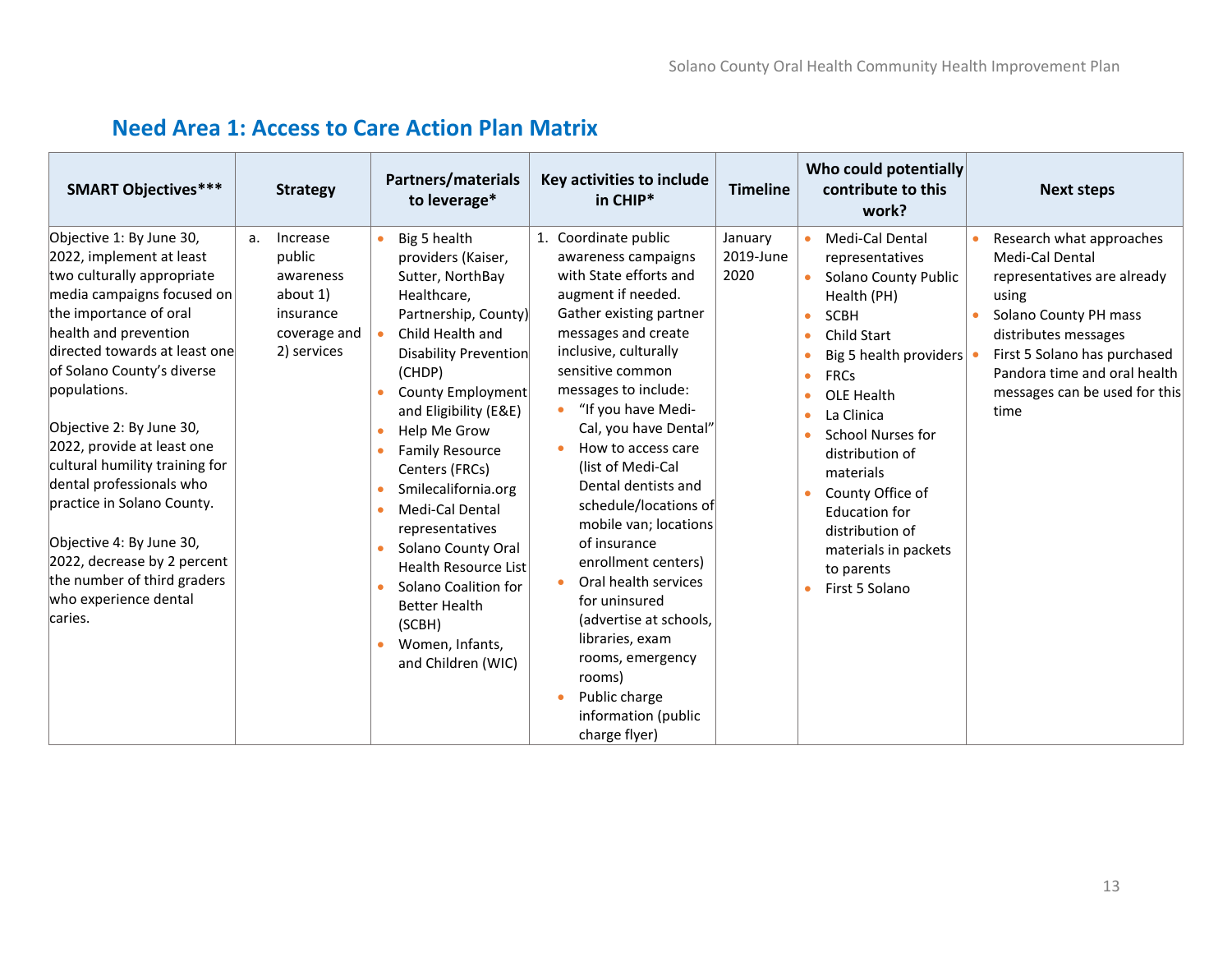| <b>SMART Objectives***</b> |                                                                                                                                                                                                                                 | <b>Strategy</b>                                                                                                                                                                                                                                          | <b>Partners/materials</b><br>to leverage*                                                                                                                                                                                                                                            | Key activities to include<br>in CHIP*                                                                                                                                                                          | <b>Timeline</b>        |                                                                 | Who could potentially<br>contribute to this<br>work? |                                                                                                                      | <b>Next steps</b>                                                                                                                                          |
|----------------------------|---------------------------------------------------------------------------------------------------------------------------------------------------------------------------------------------------------------------------------|----------------------------------------------------------------------------------------------------------------------------------------------------------------------------------------------------------------------------------------------------------|--------------------------------------------------------------------------------------------------------------------------------------------------------------------------------------------------------------------------------------------------------------------------------------|----------------------------------------------------------------------------------------------------------------------------------------------------------------------------------------------------------------|------------------------|-----------------------------------------------------------------|------------------------------------------------------|----------------------------------------------------------------------------------------------------------------------|------------------------------------------------------------------------------------------------------------------------------------------------------------|
|                            | b.<br>Increase<br>access to and<br>utilization of<br>dental<br>services for<br>the $1)$<br>uninsured or<br>2)<br>underinsured<br>and 3) those<br>who are<br>insured but do<br>not access<br>services /<br>have no<br>provider** | Dr. Susan Clift<br>(potential resource<br>for encouraging<br>providers to work<br>with low-income<br>families)                                                                                                                                           | 1. Encourage insurance<br>enrollment centers to<br>engage in culturally<br>sensitive warm hand-<br>offs to dental providers                                                                                                                                                          | Ongoing                                                                                                                                                                                                        | $\bullet$              | SCBH<br>OLE Health<br>La Clinica<br><b>FRCs</b><br>Help Me Grow |                                                      | Bring partners together to<br>understand current referral<br>practices and create<br>blueprint of common<br>protocol |                                                                                                                                                            |
|                            |                                                                                                                                                                                                                                 | E&E<br>Help Me Grow<br><b>SCBH</b><br>La Clinica<br>OLE Health<br>(resource list)<br>Solano County Oral<br><b>Health Resource List</b><br>Lists of clinics and<br>dentists accepting<br><b>Medi-Cal Dental</b><br>Smilecalifornia.org<br>Medi-Cal Dental | 2. Maintain updated list of<br>dentists who accept<br>Medi-Cal Dental,<br>including information<br>on:<br>Whether they are<br>$\bullet$<br>accepting new<br>patients<br>Wait list time<br>$\bullet$<br>Levels of service<br>provided, including<br>specialized pediatric<br>services | Ongoing,<br>quarterly<br>check-ins                                                                                                                                                                             | $\bullet$<br>$\bullet$ | Solano County PH<br>SCBH<br>OLE Health<br>Medi-Cal Dental       |                                                      | Combine existing resource<br>lists (Medi-Cal Dental, Public<br>Health and SCBH have<br>resource lists)               |                                                                                                                                                            |
|                            |                                                                                                                                                                                                                                 |                                                                                                                                                                                                                                                          | representatives<br>Napa/Solano Dental<br>Society                                                                                                                                                                                                                                     | 3. Increase providers'<br>willingness to accept<br><b>Medi-Cal Dental</b><br>recipients by addressing<br>concerns:<br>Reimbursement rate<br>$\bullet$<br><b>Billing challenges</b><br>High rate of no<br>shows | January-<br>June 2019  |                                                                 | Medi-Cal Dental<br>Representatives<br>• OLE Health   | $\bullet$                                                                                                            | Develop a collaborative<br>strategy with Medi-Cal Dental<br>OLE Health can present/<br>advocate at Napa/Solano<br><b>Dental Society</b>                    |
|                            | $\mathsf{C}$ .                                                                                                                                                                                                                  | Increase oral<br>health<br>providers'<br>access to<br>cultural                                                                                                                                                                                           | California Pan-<br><b>Ethnic Health</b><br>Network<br>State of Virginia<br>Oral Health                                                                                                                                                                                               | 1. Train oral health<br>providers, insurance<br>enrollment staff, and<br>others how to engage in<br>trauma informed,                                                                                           | January-<br>June 2019  | $\bullet$                                                       | OLE Health<br>Solano County PH                       | $\bullet$                                                                                                            | <b>Explore use of National CLAS</b><br>(Culturally and Linguistically<br>Appropriate Services)<br>Standards and resources<br>from UC Berkeley for training |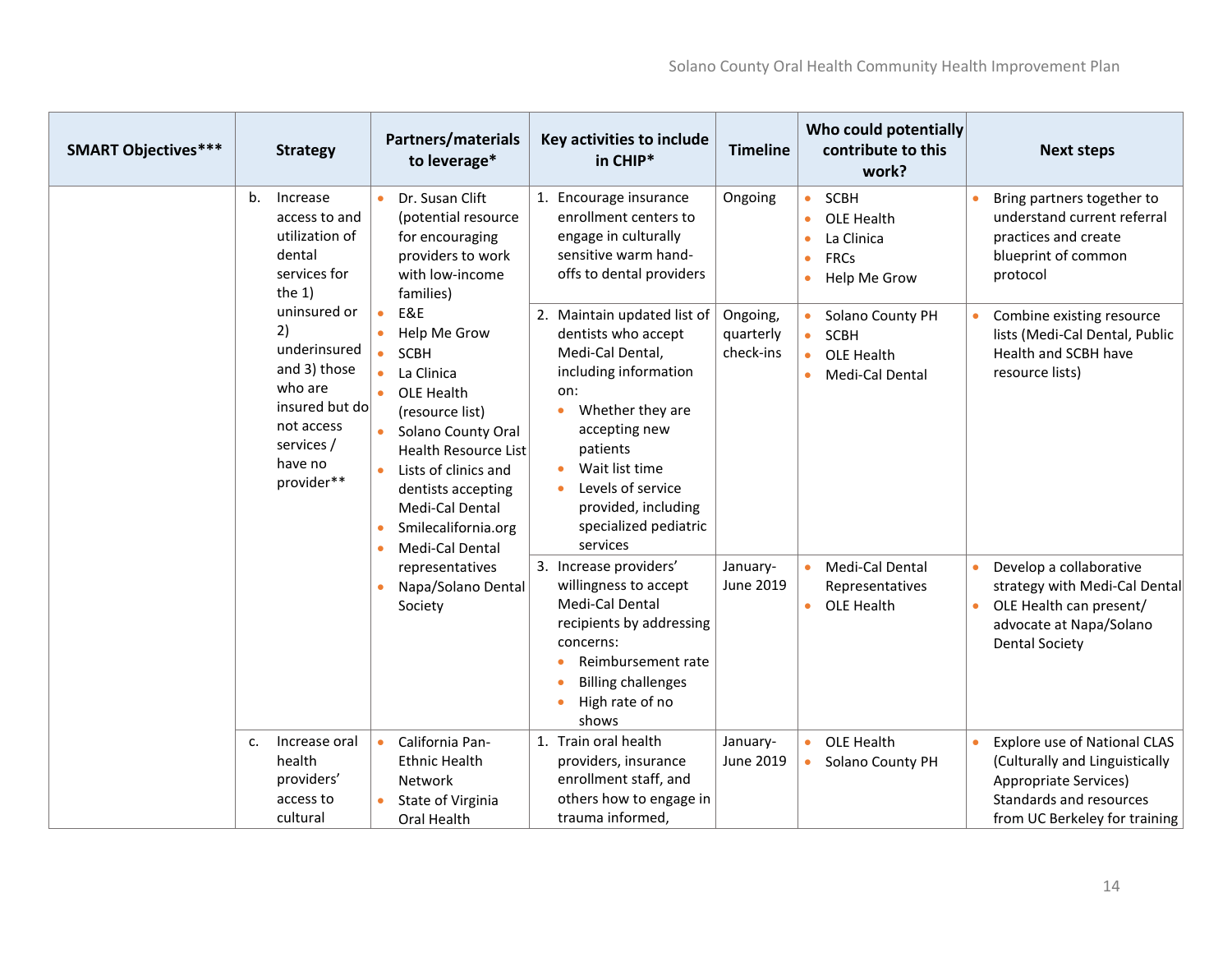| <b>SMART Objectives***</b> | <b>Strategy</b>        | Partners/materials<br>to leverage* | Key activities to include<br>in CHIP* | <b>Timeline</b> | Who could potentially<br>contribute to this<br>work? | <b>Next steps</b> |
|----------------------------|------------------------|------------------------------------|---------------------------------------|-----------------|------------------------------------------------------|-------------------|
|                            | competency<br>training | Coalition<br>educational           | dignified, humanistic<br>care         |                 |                                                      |                   |
|                            |                        | curriculum                         |                                       |                 |                                                      |                   |
|                            |                        | <b>National CLAS</b>               |                                       |                 |                                                      |                   |
|                            |                        | (Culturally and                    |                                       |                 |                                                      |                   |
|                            |                        | Linguistically                     |                                       |                 |                                                      |                   |
|                            |                        | Appropriate                        |                                       |                 |                                                      |                   |
|                            |                        | Services) Standards                |                                       |                 |                                                      |                   |
|                            |                        | <b>UC Berkeley</b>                 |                                       |                 |                                                      |                   |
|                            |                        | (contracting with                  |                                       |                 |                                                      |                   |
|                            |                        | the State to provide               |                                       |                 |                                                      |                   |
|                            |                        | Technical Assistance               |                                       |                 |                                                      |                   |
|                            |                        | and training)                      |                                       |                 |                                                      |                   |

\*Generated by stakeholders at the October 24, 2018 and November 7, 2018 SOHAC meetings.

\*\*Prop 56 funding can support advocacy and assistance in coordination to increase utilization of services, but cannot fund direct billable services

\*\*\*Stakeholders and Solano County Public Health identified 5 Smart Objectives between July 23, 2019 to August 7, 2019. SMART objectives can be achieved from the work on multiple Need Areas and Strategies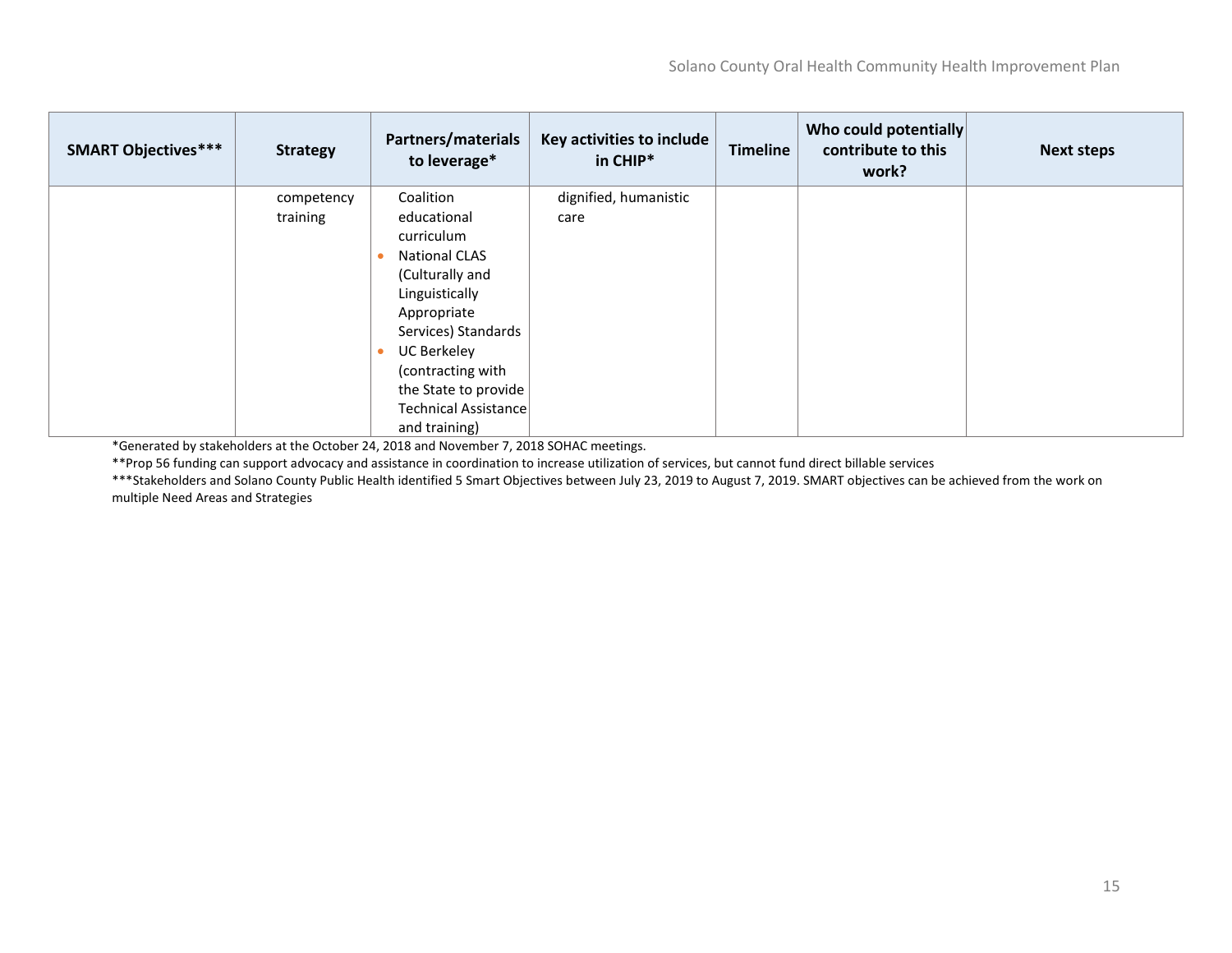### <span id="page-15-0"></span>Need Area 2: System Navigation and Integration

### <span id="page-15-1"></span>**Summary of Needs in Solano**

A second high priority need for Solano County identified in the needs assessment is improved system navigation and integration. Stakeholders indicated that residents need help navigating the various service systems within the county, so that residents understand what services they are eligible for, receive assistance them in making appointments, and are followed up with to ensure that they are successfully connected to care. Key informants emphasized the need for system navigators to complete training and possess subject matter expertise to ensure they can provide patients with complete and accurate information (e.g., which dentists are taking Medi-Cal Dental and what's covered by patients' insurance).

Additionally, the assessment highlighted the need for providers from across sectors to coordinate with one another, cross-refer, and integrate oral health into the care they provide. Greater coordination between service systems and increased co-location of services can lead to improved service efficiency and the elimination of barriers to care for families. Conversely, a lack of coordination across services increases the likelihood that residents will not receive all the services they need and "fall through the cracks." As one key informant said, this "work can't fully be done by one organization or one health care provider. It requires collaboration."

To improve system navigation and integration, the SOHAC selected strategies that aim to increase the capacity of healthcare and social service providers to integrate oral health into their services, increase the number of cross-referrals made between service systems, increase the availability of system navigation support services, and increase the number of cross-sector collaboratives that have oral health on their agenda. The detailed action plan for improving system navigation and integration is below.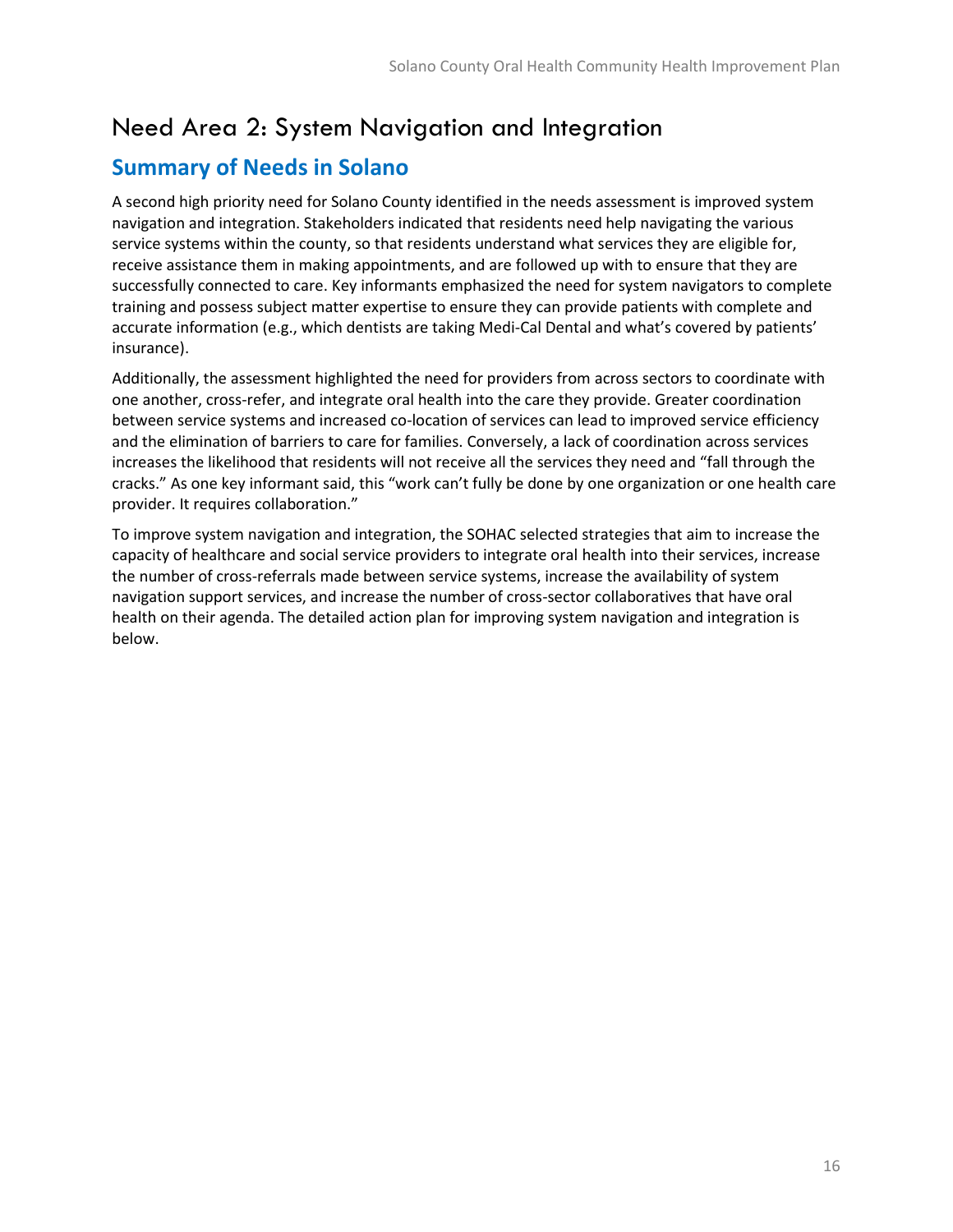<span id="page-16-0"></span>

| <b>SMART Objectives***</b>                                                                                                                                                                         | <b>Strategy</b>                                                                                                                                                                                            | Partners/materials<br>to leverage*                                                                                                                                                                                                                      | Key activities to include<br>in CHIP*                                                                                                                                                                                                                                                                                                         | <b>Timeline</b>                                                            | Who could potentially<br>contribute to this<br>work?                                                                                                     | <b>Next steps</b>                                                                                                                                                                                                                                                                                                                                                                       |
|----------------------------------------------------------------------------------------------------------------------------------------------------------------------------------------------------|------------------------------------------------------------------------------------------------------------------------------------------------------------------------------------------------------------|---------------------------------------------------------------------------------------------------------------------------------------------------------------------------------------------------------------------------------------------------------|-----------------------------------------------------------------------------------------------------------------------------------------------------------------------------------------------------------------------------------------------------------------------------------------------------------------------------------------------|----------------------------------------------------------------------------|----------------------------------------------------------------------------------------------------------------------------------------------------------|-----------------------------------------------------------------------------------------------------------------------------------------------------------------------------------------------------------------------------------------------------------------------------------------------------------------------------------------------------------------------------------------|
| Objective 3: By June 30,<br>2022, at least one home<br>visiting program or primary<br>care clinic will adopt a<br>standard or protocol to<br>integrate oral health into<br>their routine practice. | a. Increase the<br>capacity of<br>healthcare<br>and social<br>service<br>providers to<br>integrate oral<br>health into<br>their home<br>visits and/or<br>other types of<br>visits/<br>appointments<br>$**$ | Employment and<br>Eligibility (E&E)<br><b>Family Resource</b><br>Centers (FRCs)<br>Women, Infants,<br>and Children (WIC)<br>Child Health and<br>Disability Prevention<br>(CHDP)<br>Home visiting<br>programs<br>Smilecalifornia.org<br>Solano College's | Provide training and<br>$\mathbf{1}$ .<br>information to providers<br>about doing a "Lift the<br>Lip Check" for oral<br>health problems,<br>referring to oral health<br>providers, and applying<br>fluoride varnish during<br>medical visits and public<br>health nursing visits in<br>homes                                                  | July 2019-<br>June 2020<br>- Pilot<br>July 2020-<br>June 2021<br>Implement | <b>Registered Dental</b><br>Hygienists (RDHs)<br>Solano College Child<br>Development Center<br><b>Child Start</b><br>Solano County Public<br>Health (PH) | Solano College nurse<br>developed list of procedures<br>for training others to apply<br>fluoride varnish; will share<br>with local RDH and finalize<br>Local RDH can do trainings/<br>demonstrations targeting<br>non-dental providers allowed<br>to apply fluoride varnish<br>(RDA, RDH, Med. Assistants,<br>MDs, Dentists, Dental<br>Assistants, RNs, LVNs, NPs,<br>PA <sub>s</sub> ) |
|                                                                                                                                                                                                    |                                                                                                                                                                                                            | fluoride varnish<br>training procedures                                                                                                                                                                                                                 | Train healthcare and<br>$\mathsf{R}$ .<br>social service providers<br>to integrate inclusive<br>and culturally sensitive<br>oral health messages<br>and discussions into<br>their programs<br>(including County E&E,<br>Child Welfare, Nurse<br>Family Partnership,<br><b>Healthy Families</b><br>America, Black Infant<br>Health, WIC, FRCs) | July 2019-<br>June 2020                                                    | Solano County PH<br>Solano College<br><b>Nurse Family</b><br>Partnership<br>The Big 5 health<br>providers                                                | Build upon the Smile,<br>California Campaign<br>messaging<br>Standardize messages across<br>partners (e.g., Child Start,<br>WIC, Healthy Families<br>America hospital systems)                                                                                                                                                                                                          |

# **Need Area 2: System Navigation/Integration Action Plan Matrix**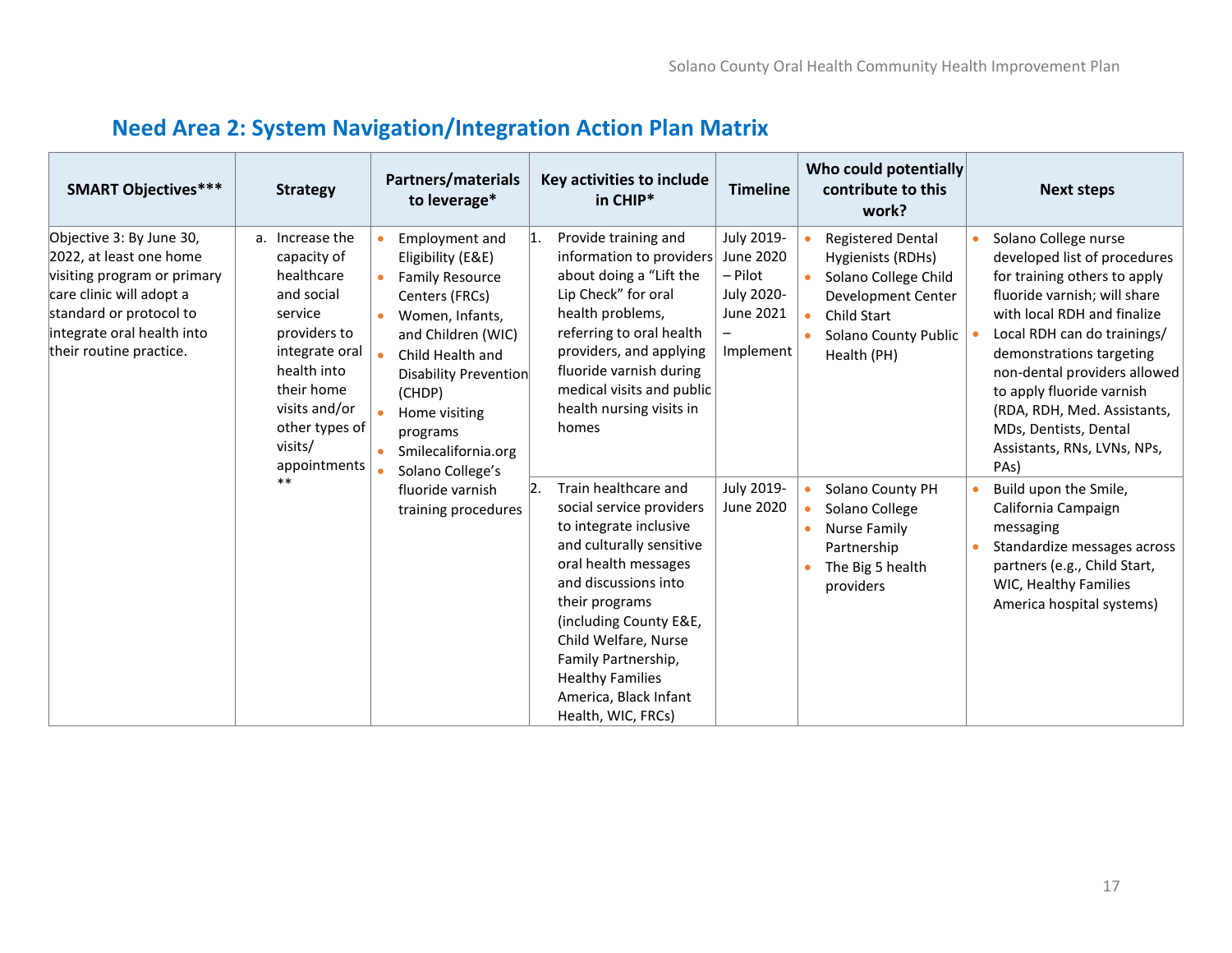| <b>SMART Objectives***</b> | <b>Strategy</b>                                                                          | Partners/materials<br>to leverage*                                                                                                                                                                                                                                                                                                                                                     | Key activities to include<br>in CHIP*                                                                                                                                                                                                                                               | <b>Timeline</b>         | Who could potentially<br>contribute to this<br>work?                                                                             | <b>Next steps</b>                                                                                                    |
|----------------------------|------------------------------------------------------------------------------------------|----------------------------------------------------------------------------------------------------------------------------------------------------------------------------------------------------------------------------------------------------------------------------------------------------------------------------------------------------------------------------------------|-------------------------------------------------------------------------------------------------------------------------------------------------------------------------------------------------------------------------------------------------------------------------------------|-------------------------|----------------------------------------------------------------------------------------------------------------------------------|----------------------------------------------------------------------------------------------------------------------|
|                            | b. Increase the<br>number of<br>cross-referrals<br>made<br>between<br>service<br>systems | Help Me Grow<br>$\bullet$<br>Solano Coalition for<br><b>Better Health</b><br>(SCBH)<br>E&E<br>$\bullet$<br>Lists of clinics and<br>$\bullet$<br>dentists accepting<br>Medi-Cal Dental<br>(e.g. Smile,<br>California website,<br>etc.)<br><b>FRCs</b><br>$\bullet$<br>Solano Oral Health<br>$\bullet$<br>Resource List<br>Smilecalifornia.org<br>$\bullet$<br>Solano Cares<br>$\bullet$ | 3.<br>Encourage and support<br>agencies to: a) use an<br>up-to-date resource list<br>of dentists accepting<br>Medi-Cal Dental; and b)<br>in a culturally sensitive<br>manner, ask callers if<br>they have dental<br>insurance, a dental<br>provider, and if they<br>need a referral | July 2019-<br>June 2020 | First 5 Solano:<br>coordination with<br>Help Me Grow<br><b>FRCs</b><br><b>WIC</b><br>SCBH<br>$\bullet$                           | Combine existing resource<br>$\bullet$<br>lists<br>• Gain understanding of E&E<br>referral process                   |
|                            |                                                                                          |                                                                                                                                                                                                                                                                                                                                                                                        | Develop a common<br>4.<br>protocol for connecting<br>people to dental<br>insurance and oral<br>health services and train<br>providers to implement<br>this protocol                                                                                                                 | January-<br>June 2019   | Solano Oral Health<br><b>Advisory Committee</b><br><b>Family Health</b><br>٠<br>Services Dental<br>County Office of<br>Education | Bring partners together to<br>understand current referral<br>practices and create<br>blueprint of common<br>protocol |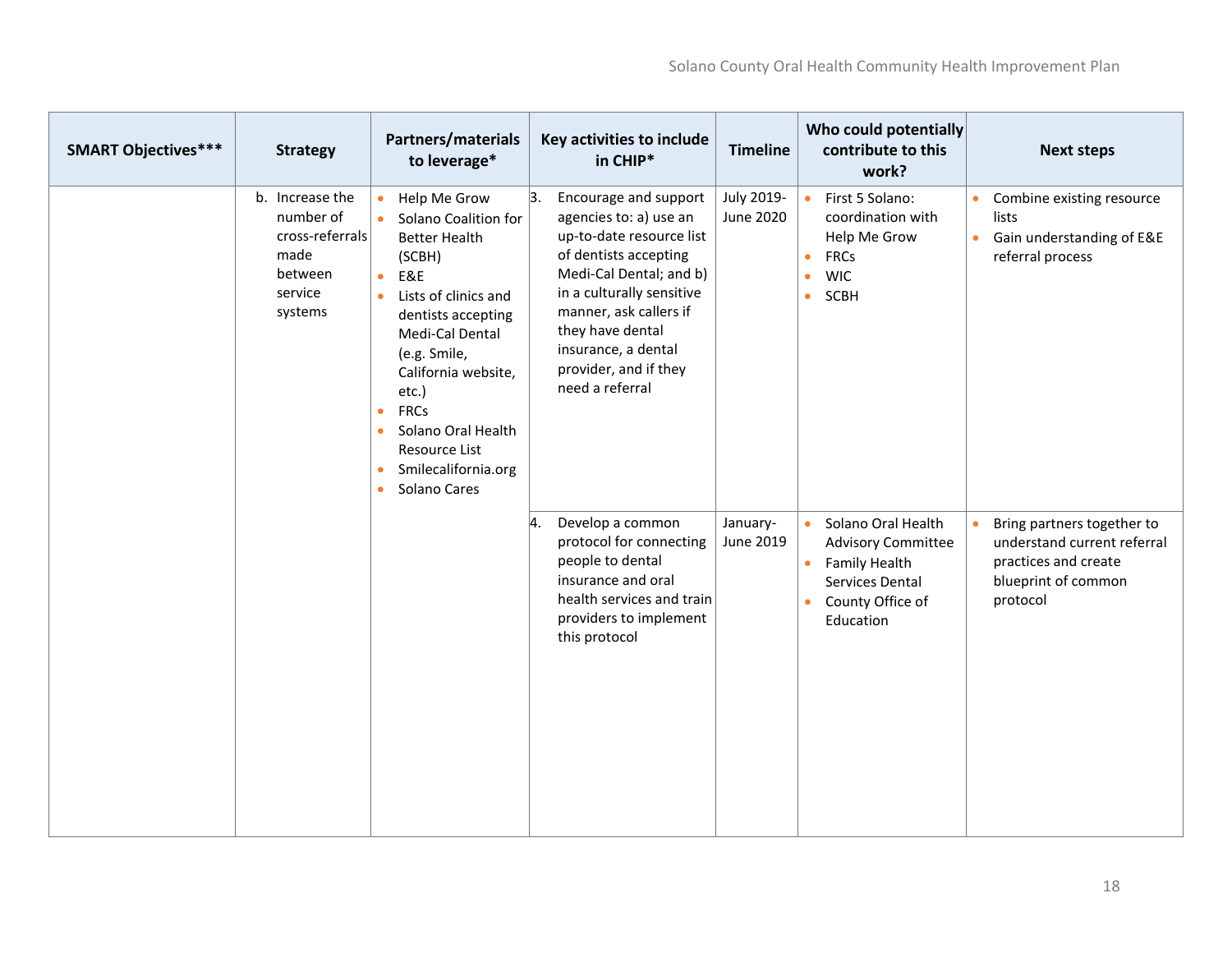| <b>SMART Objectives***</b> | <b>Strategy</b>                                                                                          | <b>Partners/materials</b><br>to leverage*                                                                                                                                                       | Key activities to include<br>in CHIP*                                                                                                                           | <b>Timeline</b>                | Who could potentially<br>contribute to this<br>work? | <b>Next steps</b>                                                                                                                                                                           |
|----------------------------|----------------------------------------------------------------------------------------------------------|-------------------------------------------------------------------------------------------------------------------------------------------------------------------------------------------------|-----------------------------------------------------------------------------------------------------------------------------------------------------------------|--------------------------------|------------------------------------------------------|---------------------------------------------------------------------------------------------------------------------------------------------------------------------------------------------|
|                            | c. Increase<br>system<br>navigation<br>support<br>services for                                           | <b>SCBH</b><br>$\bullet$<br>Help Me Grow<br>$\bullet$<br>E&E<br>$\bullet$<br><b>FRCs</b><br>$\bullet$                                                                                           | 2. Train E&E workers to<br>provide culturally<br>sensitive navigation<br>support to their clients,<br>if needed                                                 | January-<br>June 2019          | Solano County PH<br>CHDP<br>• Child Start            | Gain understanding of E&E<br>referral process and current<br>system navigation services                                                                                                     |
|                            | oral health<br>(including<br>expansion of<br>existing<br>navigation<br>support                           |                                                                                                                                                                                                 | 3. Train front office staff at<br>Medi-Cal Dental<br>providers to offer<br>culturally sensitive<br>navigation support for<br>families                           | January<br>2019 - June<br>2022 | OLE Health                                           | $\bullet$ TBD                                                                                                                                                                               |
|                            | services)                                                                                                |                                                                                                                                                                                                 | 4. Refer persons needing<br>care to existing system<br>navigation services, if<br>needed                                                                        | Ongoing                        | Service providers<br>Help Me Grow<br><b>FRCs</b>     | Identify current system<br>navigation systems that<br>already exist and that can<br>support all of Solano                                                                                   |
|                            | d. Increase the<br>number of<br>cross-sector<br>collaboratives<br>with oral<br>health on<br>their agenda | Solano Kids Thrive<br>Napa Solano Dental<br>Society<br><b>Existing convenings</b><br>of providers (e.g.,<br>Medi-Cal Dental,<br>FQHCs, and/or<br>CHDP)                                          | 5. Convene key oral health<br>and medical providers<br>within Solano County to<br>determine/define roles<br>and increase efficiency<br>in the provision of care | Ongoing                        | Solano Oral Health<br><b>Advisory Committee</b>      | Attend yearly professional<br>development trainings for<br>doctors<br>Connect to Dr. Danzeisen,<br>MD (Site Chief for Kaiser in<br>Fairfield)<br>Search for and attend existing<br>meetings |
|                            |                                                                                                          | <b>Dental Directors</b><br>Peer Network Clinic<br>Consortium<br>Solano County<br>$\bullet$<br><b>Medical Society</b><br>Private practice<br>$\bullet$<br>providers<br>Big 5 health<br>providers | 6. Encourage existing<br>cross-sector<br>collaboratives (e.g.,<br>Solano Kids Thrive) to<br>put oral health on their<br>agenda                                  | <b>TBD</b>                     | <b>TBD</b>                                           | <b>TBD</b>                                                                                                                                                                                  |
|                            |                                                                                                          | <b>School Boards</b>                                                                                                                                                                            |                                                                                                                                                                 |                                |                                                      |                                                                                                                                                                                             |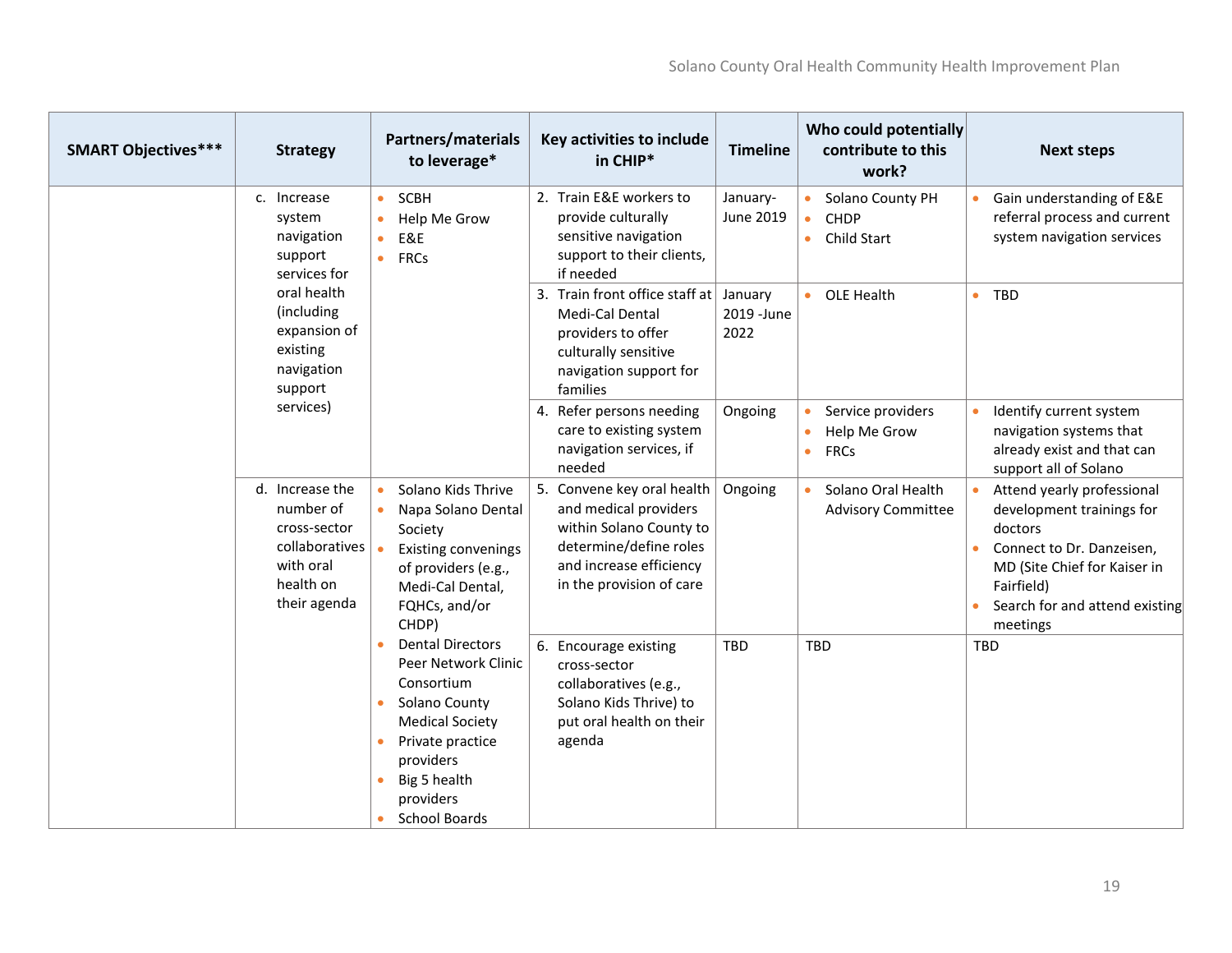\*Generated by stakeholders at the October 24, 2018 and November 7, 2018 SOHAC meetings.

\*\*Prop 56 funding can support advocacy and assistance in coordination to increase utilization of services, but cannot fund direct billable services

\*\*\*Stakeholders and Solano County Public Health identified 5 Smart Objectives between July 23, 2019 to August 7, 2019. SMART objectives can be achieved from the work on multiple Need Areas and Strategies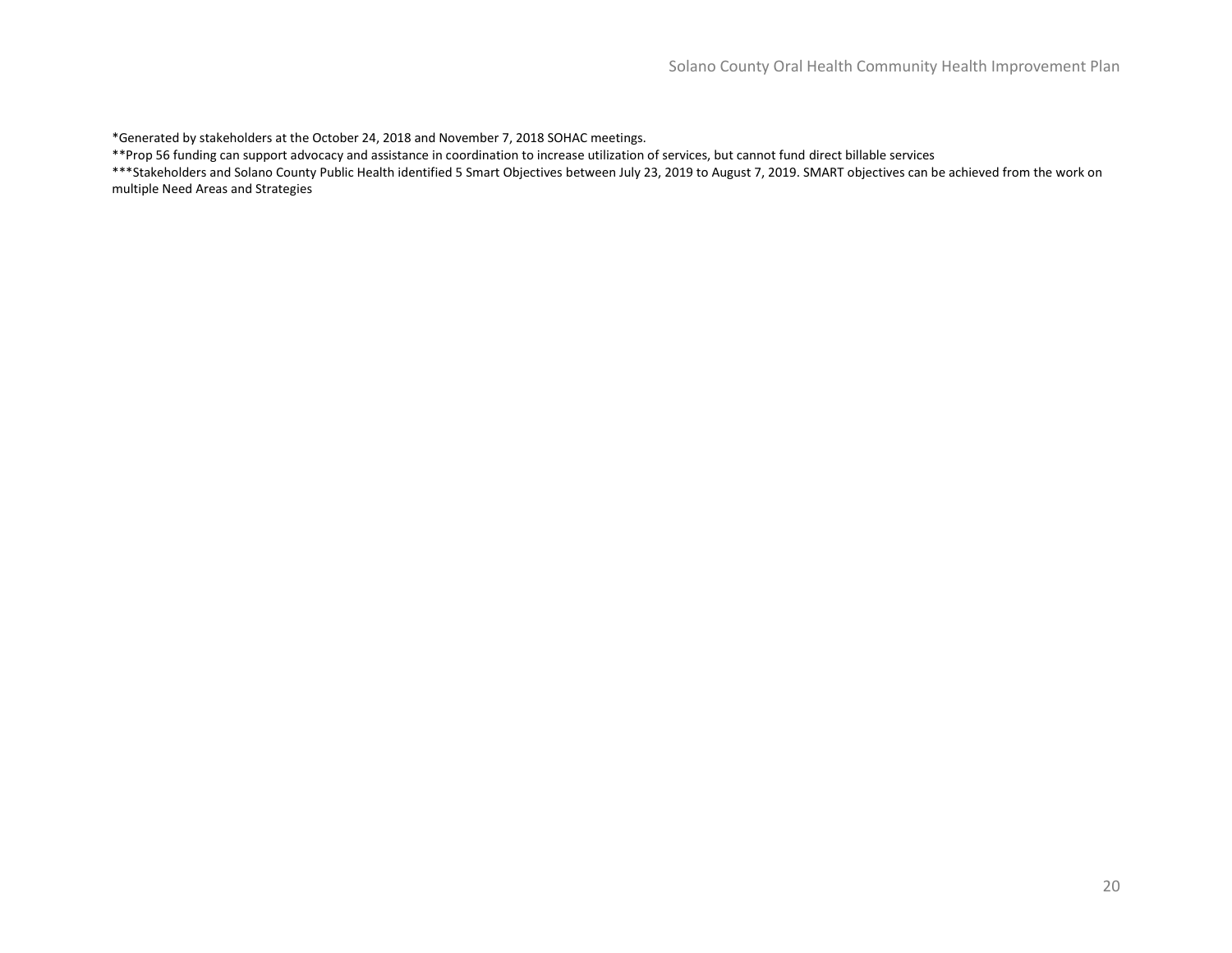# <span id="page-20-0"></span>Need Area 3: Oral Health and Nutrition Education and Promotion

### <span id="page-20-1"></span>**Summary of Needs in Solano**

 $\overline{\phantom{a}}$ 

A third need area identified in the needs assessment was education and public awareness around the importance of oral health, the connections among oral health, nutrition, and physical health, and oral health prevention practices, like regular brushing and biannual preventive dental visits. Stakeholders interviewed for the needs assessment said that many people don't think about oral health until they have a painful condition that needs treatment and that most do not understand the impact nutrition choices can have on oral health. They also recommended teaching the public about the impact of poor oral health on overall well-being, including education and employment outcomes.

Although education for the broader community is needed, stakeholders emphasized the importance of targeting parents and their children for optimal impact on oral health. For example, pregnant moms and moms with young babies need to know that breastfeeding is better for the health of the mother and child, $5$  but if baby bottles are used, mothers should be instructed to not put juice, tea, or soda in the bottle and to only fill it with water if they allow the baby to sleep with it (likewise, they should be taught to not allow the baby to fall asleep while breastfeeding). Parents may also need instruction on the nutrition contents of commonly consumed foods in order to make informed choices that promote the oral health of their children.

The strategies selected by the SOHAC to address these needs include increasing public awareness about oral health and nutrition, improving access to oral health education, and integrating nutrition and oral health wellness policies into schools, child care programs, and workplaces. The detailed action plan for addressing oral health and nutrition education and promotion is presented next.

<sup>5</sup> American Academy of Pediatrics. (2012). Breastfeeding and the use of human milk. *Pediatrics, 129*(3), e827–e841.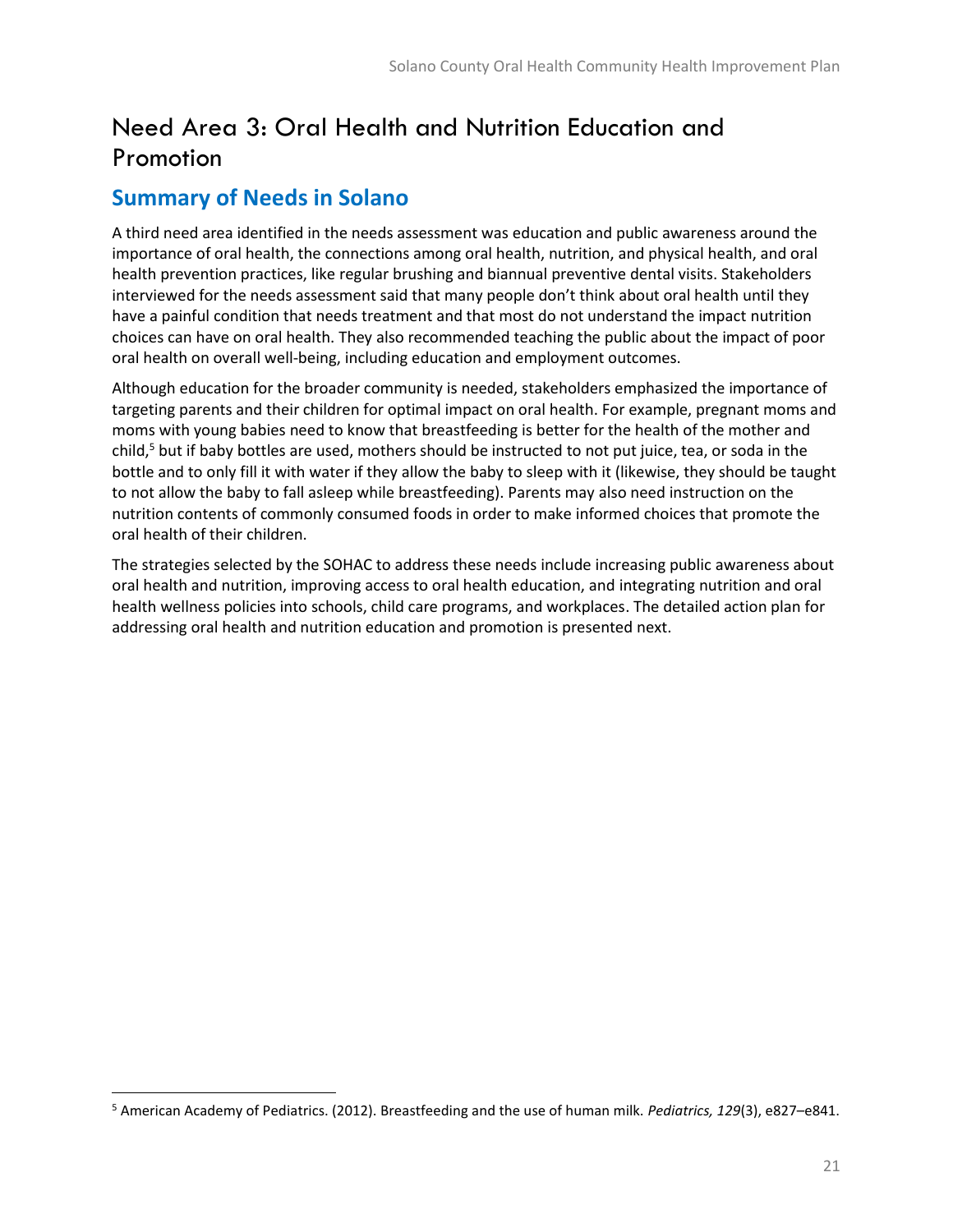### **Need Area 3: Oral Health and Nutrition Education and Promotion Action Plan Matrix**

<span id="page-21-0"></span>

| <b>SMART</b><br>Objectives***                                                                                                                                                                                                                                                                                                                                                                                                                                                                                                                              | <b>Strategy</b>                                                                   | Partners/materials to<br>leverage*                                                                                                                                                                                                                                                                                                                                                                                                                                                                       | Key activities to include in CHIP*                                                                                                                                                                                                                                                                                                                                                                                                                                                                                                                                                                                                                                                                                                                                                                                                           | <b>Timeline</b>            | Who could potentially<br>$b$ ontribute to this work?                                                                                                                  | <b>Next steps</b>                                                                                              |
|------------------------------------------------------------------------------------------------------------------------------------------------------------------------------------------------------------------------------------------------------------------------------------------------------------------------------------------------------------------------------------------------------------------------------------------------------------------------------------------------------------------------------------------------------------|-----------------------------------------------------------------------------------|----------------------------------------------------------------------------------------------------------------------------------------------------------------------------------------------------------------------------------------------------------------------------------------------------------------------------------------------------------------------------------------------------------------------------------------------------------------------------------------------------------|----------------------------------------------------------------------------------------------------------------------------------------------------------------------------------------------------------------------------------------------------------------------------------------------------------------------------------------------------------------------------------------------------------------------------------------------------------------------------------------------------------------------------------------------------------------------------------------------------------------------------------------------------------------------------------------------------------------------------------------------------------------------------------------------------------------------------------------------|----------------------------|-----------------------------------------------------------------------------------------------------------------------------------------------------------------------|----------------------------------------------------------------------------------------------------------------|
| Objective 1: By June<br>30, 2022, implement<br>at least two culturally<br>appropriate media<br>campaigns focused on<br>the importance of oral<br>health and prevention<br>directed towards at<br>least one of Solano<br>County's diverse<br>populations.<br>Objective 4: By June 30,<br>2022, decrease by 2<br>bercent the number of<br>third graders who<br>experience dental caries.<br>Objective 5: By June 30,<br>2022, increase by 10<br>percent the number of<br>returned Kindergarten<br>Oral Health Assessments<br>(KOHA) within Solano<br>County. | Increase<br>a.<br>public<br>awareness<br>about oral<br>health<br>and<br>nutrition | Hospitals<br><b>Planned Parenthood</b><br>Schools/preschools<br>Child Health and<br><b>Disability Prevention</b><br>(CHDP)<br>Comprehensive<br><b>Perinatal Services</b><br>Program (CPSP)<br>Women, Infants, and<br>Children (WIC)<br>Food pantries<br>٠<br>Home visiting programs<br>٠<br>Smilecalifornia.org<br>Solanocares.org<br><b>Centers for Disease</b><br>Control (CDC)<br>Child Start (Head Start)<br>curriculum<br><b>Family Resource</b><br>Centers (FRCs)<br>County Office of<br>Education | 1. Coordinate public awareness<br>campaigns with State efforts and<br>augment if needed.<br>• Develop core oral health /<br>nutrition messages "Oral<br>health 101 - top 5 facts".<br>Test messaging with focus<br>groups; target appropriately<br>(parents, children [by age<br>group], by city)<br>Deliver at school settings:<br>school presentations to<br>parents (back to school night,<br>PTA); presentations to<br>school-age children and<br>preschoolers (Head Start,<br>Quality Rating and<br>Improvement System [QRIS]<br>network);<br>Deliver at medical settings:<br>$\bullet$<br>hospitals (add media to the<br>First 5 Solano New Parent<br>Kit); at Planned Parenthood;<br>at insurance enrollment<br>centers; at doctors' offices;<br>informative videos in waiting<br>rooms (WIC, health care<br>provider offices, FRCs). | April<br>2019-June<br>2021 | First 5 Solano<br>$\bullet$<br><b>WIC</b><br>$\bullet$<br>Solano County Public<br>$\bullet$<br>Health (PH)<br>School Nurses for<br>ò.<br>distribution of<br>materials | Gather existing<br>$\bullet$<br>handouts, including<br>WIC booklet ("What<br>to do at Home on<br>Oral Health") |
|                                                                                                                                                                                                                                                                                                                                                                                                                                                                                                                                                            | $b_{1}$<br>Increase<br>access to oral<br>health<br>education                      | La Clinica oral health<br>education<br>Home visiting programs                                                                                                                                                                                                                                                                                                                                                                                                                                            | 1. Integrate inclusive, culturally<br>sensitive oral health and<br>nutrition education into home<br>visiting programs                                                                                                                                                                                                                                                                                                                                                                                                                                                                                                                                                                                                                                                                                                                        | July 2020-<br>June 2021    | Solano County PH<br>$\bullet$<br><b>Child Start</b><br>٠                                                                                                              | <b>TBD</b>                                                                                                     |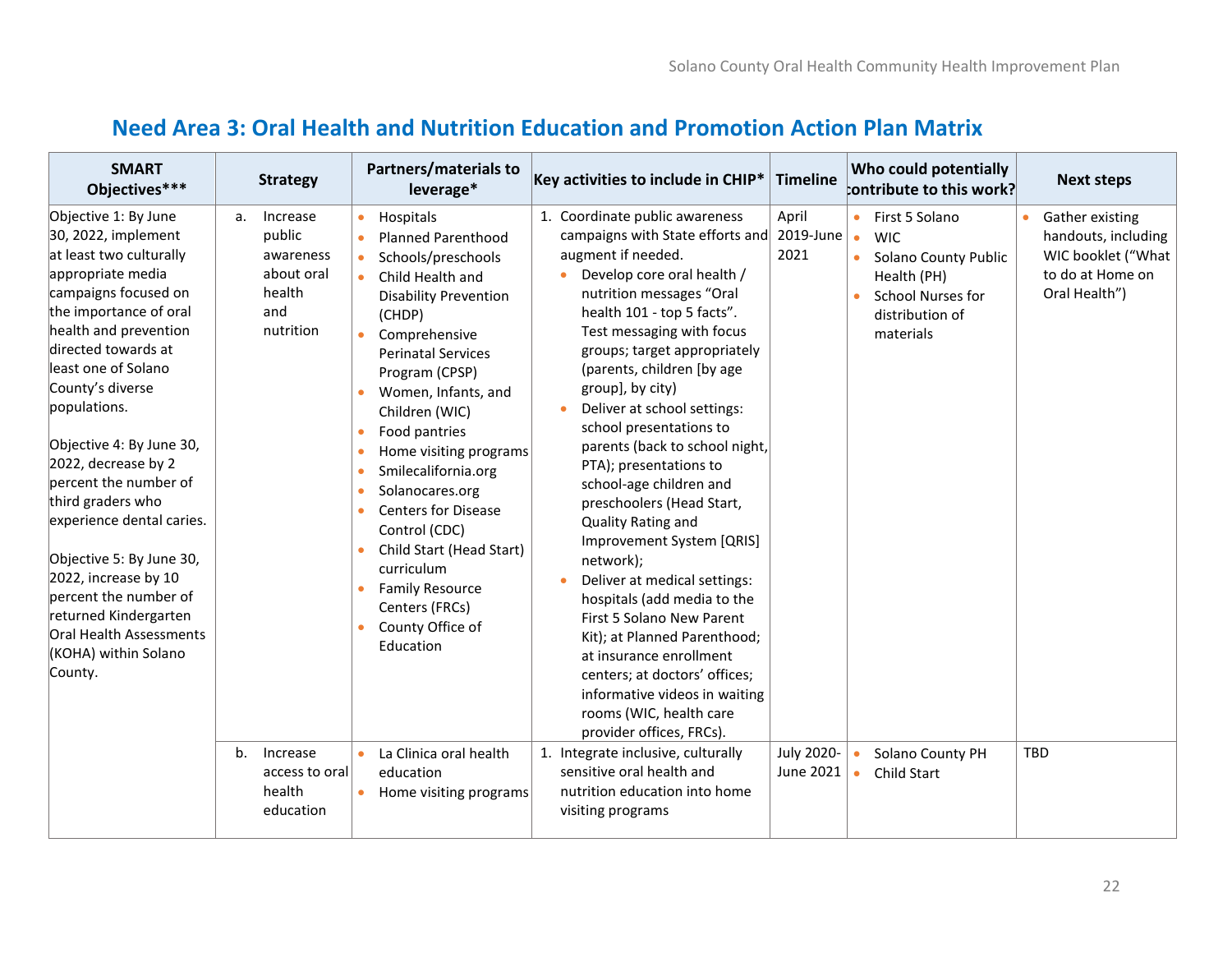| <b>SMART</b><br>Objectives*** | <b>Strategy</b> | <b>Partners/materials to</b><br>leverage*                                                                                                                                                                                                                                                                               | Key activities to include in CHIP*                                                                                                                                                                                                                                                                                                                                                                                                                                                                                | <b>Timeline</b>         | Who could potentially<br>$\sf{b}$ ontribute to this work?                                                                                                                                   | <b>Next steps</b>                                                                                                                                                                                                                                                                                                                                                                                                                                                                                                                    |
|-------------------------------|-----------------|-------------------------------------------------------------------------------------------------------------------------------------------------------------------------------------------------------------------------------------------------------------------------------------------------------------------------|-------------------------------------------------------------------------------------------------------------------------------------------------------------------------------------------------------------------------------------------------------------------------------------------------------------------------------------------------------------------------------------------------------------------------------------------------------------------------------------------------------------------|-------------------------|---------------------------------------------------------------------------------------------------------------------------------------------------------------------------------------------|--------------------------------------------------------------------------------------------------------------------------------------------------------------------------------------------------------------------------------------------------------------------------------------------------------------------------------------------------------------------------------------------------------------------------------------------------------------------------------------------------------------------------------------|
|                               |                 | Child Start (Head Start)<br>curriculum<br>Smile in Style<br>curriculum<br>Vallejo School District<br>$\bullet$                                                                                                                                                                                                          |                                                                                                                                                                                                                                                                                                                                                                                                                                                                                                                   |                         | Maternal Child and<br><b>Adolescent Health</b><br>(MCAH)<br><b>Nurse Family</b><br>Partnership                                                                                              |                                                                                                                                                                                                                                                                                                                                                                                                                                                                                                                                      |
|                               |                 | Nutrition Education and 2.<br><b>Obesity Prevention</b><br>(NEOP) materials<br>County Office of<br><b>Education &amp; Solano</b><br><b>Quality Counts</b><br>University of California,<br>San Francisco (UCSF)<br><b>Technical Assistance</b><br>(e.g., UCSF instructor<br>guidebook for teaching<br>about oral health) | Embed inclusive, culturally<br>sensitive oral health and<br>nutrition curriculum into child<br>care settings, preschools, and<br>early elementary grades (e.g., 1<br>hr per semester; offer<br>curriculum similar to Head Start<br>or Smile in Style; use Nutrition<br><b>Education and Obesity</b><br>Prevention [NEOP] design or<br>something similar and insert oral<br>health education component at<br>other school districts;<br>incorporate disclosure tabs into<br>oral health education for<br>children) | July 2020-<br>June 2021 | Solano County PH<br>Child Start<br>$\bullet$<br>County Office of<br>Education<br>First 5 Solano<br>$\bullet$<br>Solano Community<br>$\bullet$<br>College (Early<br>Childhood<br>Curriculum) | Inquire about<br>integrating oral<br>health component<br>into curriculum for<br>students at Solano<br>College studying<br>Early Childhood<br>Education (ECE)<br>ECE providers will<br>coordinate with one<br>another to<br>incorporate oral<br>health education<br>into ECE classrooms<br>Work with UCSF to<br>identify existing<br>evidence-based<br>curricula<br>Work with County<br>Office of Education<br>to implement<br>education program<br>in each district<br>Work with First 5<br>Solano to potentially<br>include an oral |
|                               |                 |                                                                                                                                                                                                                                                                                                                         |                                                                                                                                                                                                                                                                                                                                                                                                                                                                                                                   |                         |                                                                                                                                                                                             | health component in<br>Pre-K Academies for                                                                                                                                                                                                                                                                                                                                                                                                                                                                                           |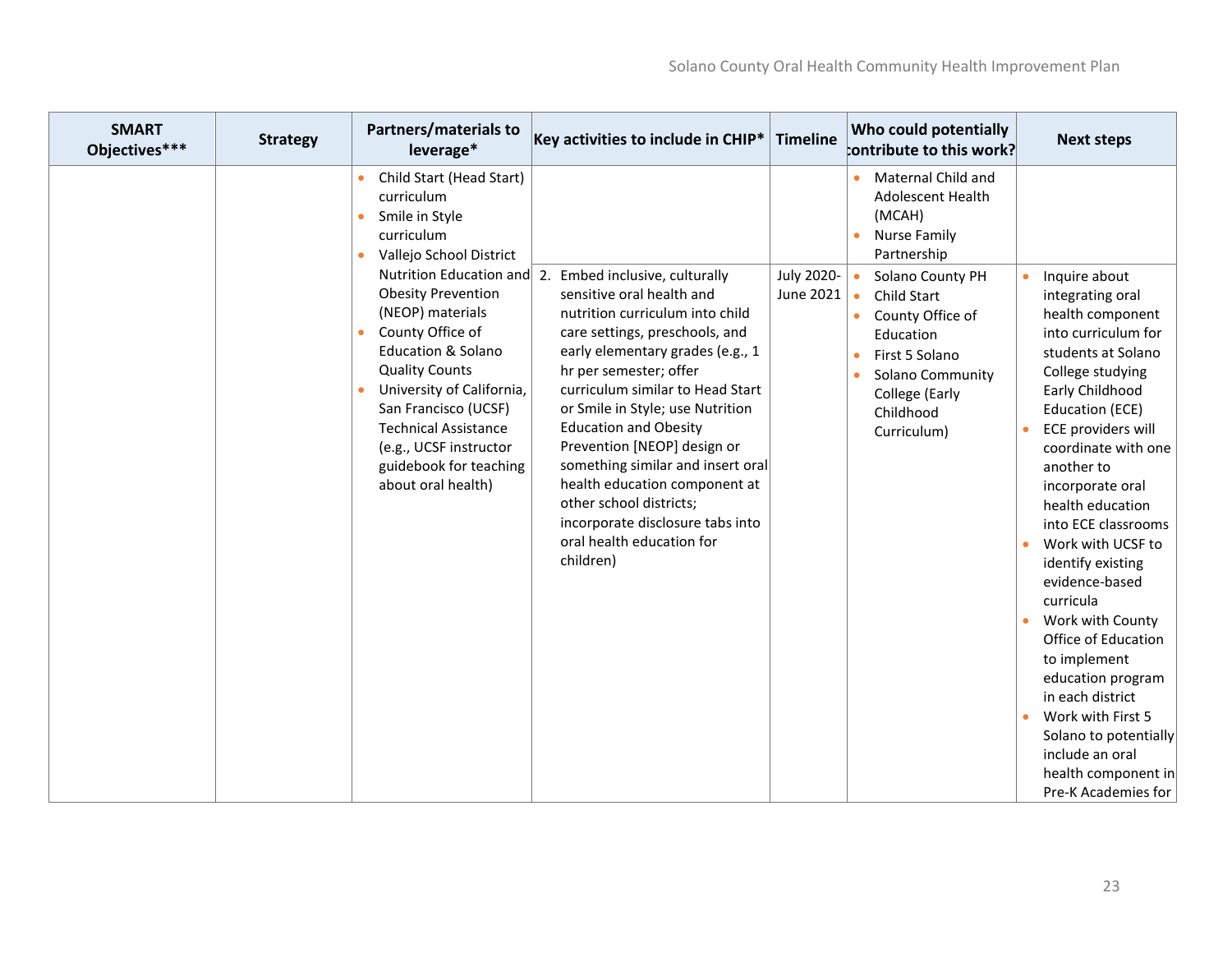| <b>SMART</b><br>Objectives*** | <b>Strategy</b>                                                                                                                          | Partners/materials to<br>leverage*                                                                                                                                                                                           | Key activities to include in CHIP*                                                                                                                                                                                                                                                                                                                            | <b>Timeline</b>            | Who could potentially<br>$b$ ontribute to this work?                                                                                                                               | <b>Next steps</b>                                                                                                                                                                                                                                                                                                                                                                      |
|-------------------------------|------------------------------------------------------------------------------------------------------------------------------------------|------------------------------------------------------------------------------------------------------------------------------------------------------------------------------------------------------------------------------|---------------------------------------------------------------------------------------------------------------------------------------------------------------------------------------------------------------------------------------------------------------------------------------------------------------------------------------------------------------|----------------------------|------------------------------------------------------------------------------------------------------------------------------------------------------------------------------------|----------------------------------------------------------------------------------------------------------------------------------------------------------------------------------------------------------------------------------------------------------------------------------------------------------------------------------------------------------------------------------------|
|                               |                                                                                                                                          |                                                                                                                                                                                                                              | Research school wellness<br>3.<br>policies to determine where<br>there is or could be a policy<br>about providing oral health<br>education                                                                                                                                                                                                                    | March<br>2019-July<br>2019 | Solano County PH<br>County Office of<br>Education<br>First 5 Solano                                                                                                                | the 2021-22 fiscal<br>year<br>Research each<br>school district's<br>wellness policy and<br>plan of reach<br>(including County<br>Office of Education's<br>policy)                                                                                                                                                                                                                      |
|                               |                                                                                                                                          |                                                                                                                                                                                                                              | 4. Develop train-the-trainer<br>programs to provide inclusive,<br>culturally sensitive oral health<br>education in a variety of<br>organizations that have<br>community contact                                                                                                                                                                               | July 2020-<br>June 2022    | Solano County PH<br>County Office of<br>Education                                                                                                                                  | Explore offering a<br>training program or<br>workshop at County<br>Office of Education                                                                                                                                                                                                                                                                                                 |
|                               | Integrate<br>c.<br>nutrition and<br>oral health<br>wellness<br>policies into<br>schools, child<br>care<br>programs,<br>and<br>workplaces | <b>Chamber of Commerce</b><br>$\bullet$<br>County Employee<br>$\bullet$<br><b>Wellness Committee</b><br><b>Dental Society</b><br>$\bullet$<br><b>Board of Trustees</b><br><b>Board of Supervisors</b><br><b>School Board</b> | Encourage and support universal<br>1.<br>participation in the Kindergarten<br>Oral Health Assessment (KOHA)<br>Explore the feasibility of oral<br>$\bullet$<br>health providers volunteering<br>at underresourced schools to<br>conduct on-site exams to<br>complete the KOHAs<br>Partner with superintendents<br>to stress the importance of<br><b>KOHAs</b> | July 2019-<br>June 2021    | OLE Health<br>$\bullet$<br>Local Registered<br>Dental Hygienist<br>(RDH)<br>Solano County PH<br>California Department<br>of Education<br>California Department<br>of Public Health | OLE Health reached<br>out to Dr. Kumar<br>about strategies<br>other jurisdictions<br>have used to<br>improve the<br>completion rate of<br>the KOHA<br>OLE Health and local<br>RDH will work on<br>recruiting volunteers<br>to complete KOHA<br>(may require<br>fingerprinting)<br>Announce<br>٠<br>importance of KOHA<br>via superintendents<br>meetings (some<br>districts July 2019- |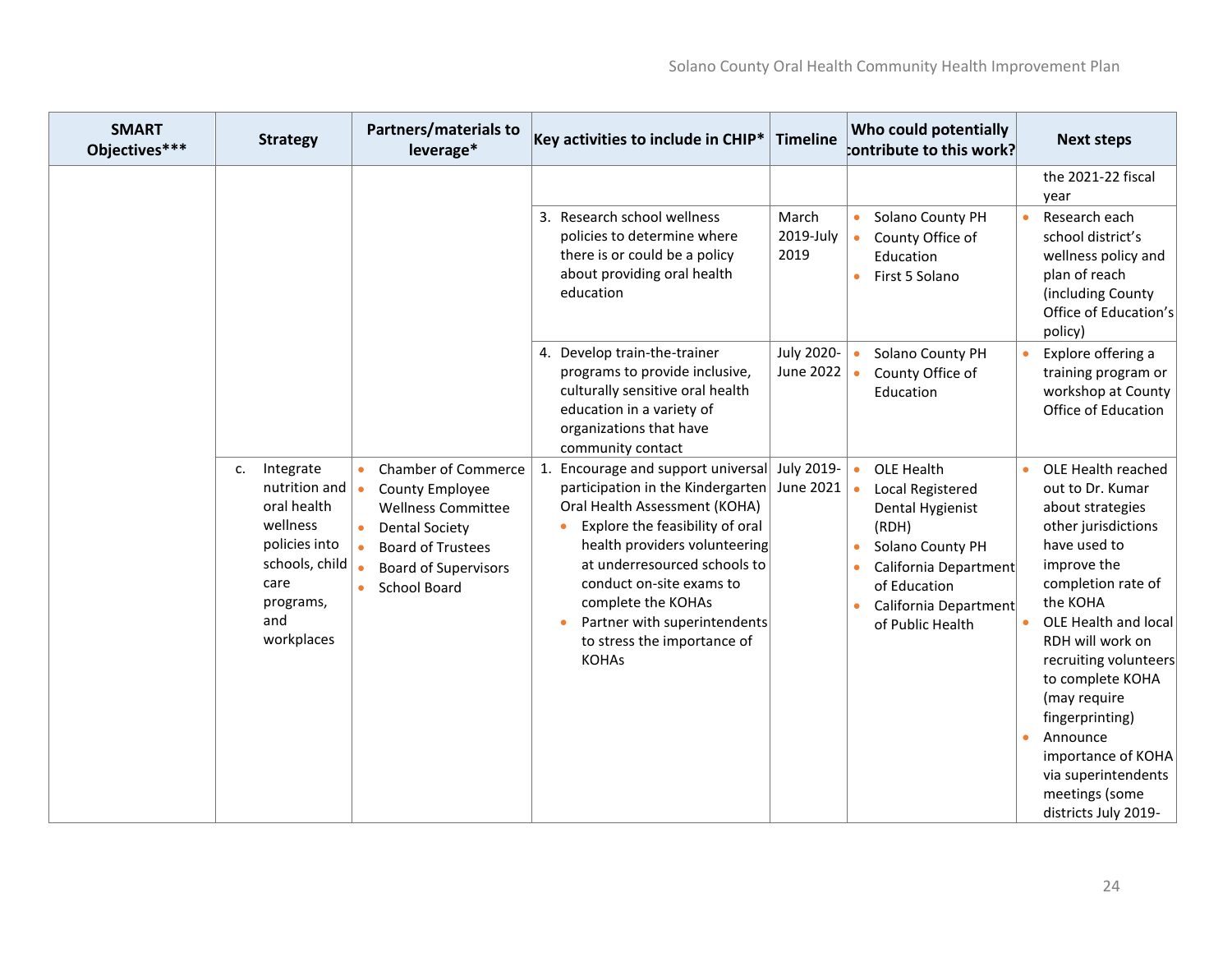| <b>SMART</b><br>Objectives*** | <b>Strategy</b> | Partners/materials to<br>leverage* | Key activities to include in CHIP $*$                                                                                                                                                                    | <b>Timeline</b>            | <b>Who could potentially</b><br>contribute to this work?       | <b>Next steps</b>                                                                                                                                                          |
|-------------------------------|-----------------|------------------------------------|----------------------------------------------------------------------------------------------------------------------------------------------------------------------------------------------------------|----------------------------|----------------------------------------------------------------|----------------------------------------------------------------------------------------------------------------------------------------------------------------------------|
|                               |                 |                                    |                                                                                                                                                                                                          |                            |                                                                | June 2020 and the<br>remaining districts<br>July 2020-June<br>2021)<br>Connect with Vallejo<br>SD to assess their<br>strategy for 100%<br>completion of the<br><b>KOHA</b> |
|                               |                 |                                    | 2. Research school wellness<br>policies to determine where<br>there is or could be a policy that<br>improves oral health                                                                                 | March<br>2019-July<br>2019 | Solano County PH<br>$\bullet$<br>County Office of<br>Education | Research each<br><b>C</b><br>school district's<br>wellness policy and<br>plan of reach<br>(including County<br>Office of Education's<br>policy)                            |
|                               |                 |                                    | 3. Encourage employers to<br>Offer healthy foods in the<br>workplace<br>Educate employees about<br>oral health, insurance, and<br>services during open<br>enrollment (e.g., at open<br>enrollment fairs) | <b>TBD</b>                 | Solano County PH<br>$\bullet$                                  | Connect with the<br>County Employee<br>Wellness Committee<br>(Oral Health Project<br>Director is a<br>member)                                                              |

\*Generated by stakeholders at the October 24, 2018 and November 7, 2018 SOHAC meetings.

\*\*\*Stakeholders and Solano County Public Health identified 5 Smart Objectives between July 23, 2019 to August 7, 2019. SMART objectives can be achieved from the work on multiple Need Areas and Strategies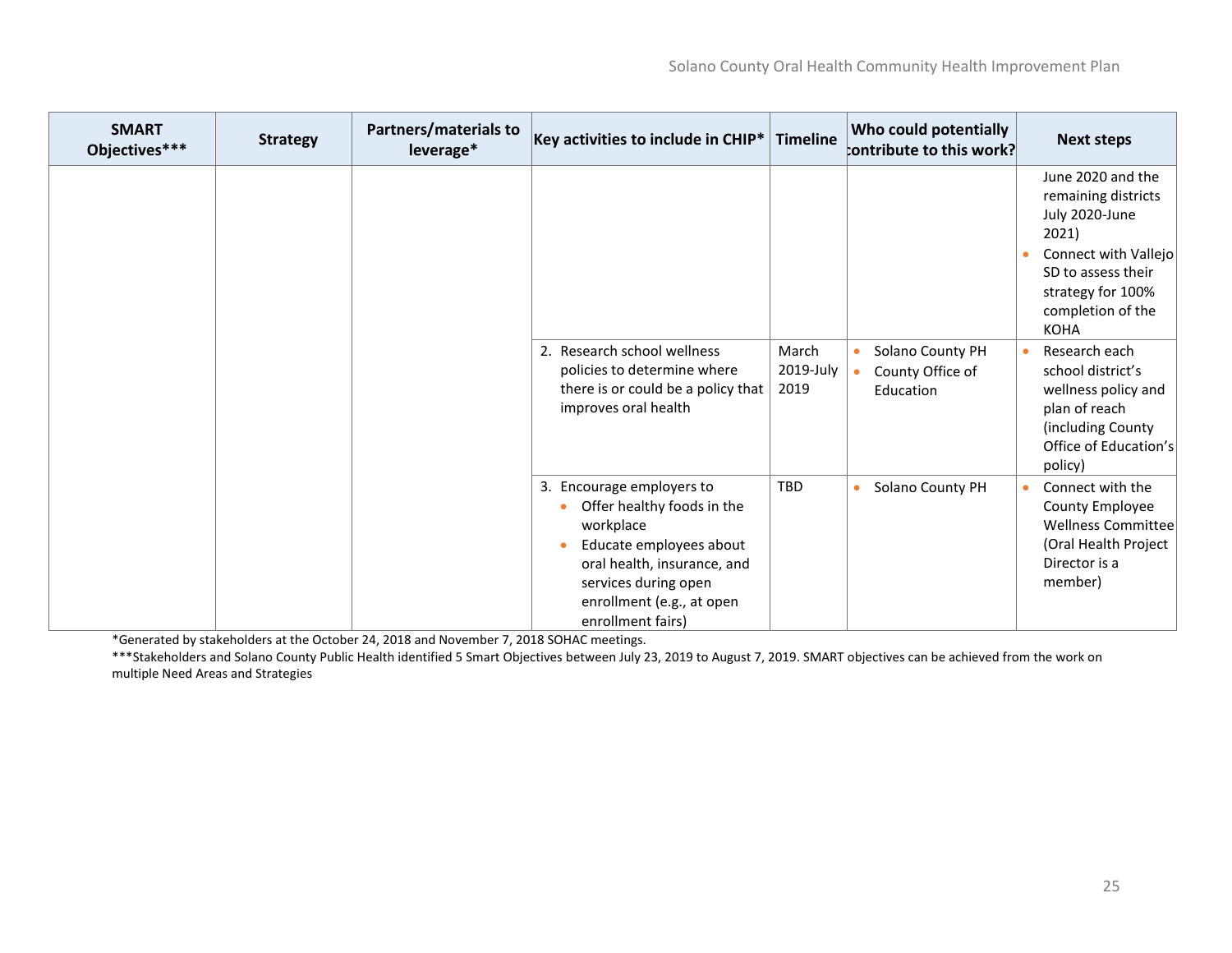### <span id="page-25-0"></span>Appendix A: Draft Solano Oral Health Advisory Committee **Description**

| History               | Purpose                 | <b>Vision and Mission</b>  |
|-----------------------|-------------------------|----------------------------|
| <b>Guiding Values</b> | <b>SOHAC Membership</b> | <b>Satisfaction Survey</b> |
| Co-Chairs             |                         |                            |

### *History*

The Health Promotion and Community Wellness Bureau of SCHSS was awarded a contract for Oral Health from Proposition 56 funding to Solano County. Proposition 56, the California Healthcare, Research and Prevention Tobacco Tax Act of 2016, has allocated funding for a statewide project to improve the oral health of Californians through local prevention, education, and organized community efforts. These funds can only be used for prevention and evaluation and cannot be used for any treatment services including billable dental services. Furthermore, the first step was to convene an advisory committee to guide decisions, to assist with the oral health needs assessment and the Community Health Improvement Plan (CHIP).

The Solano Oral Health Advisory Committee (SOHAC) is a subcommittee of Solano's existing VibeSolano Alliance (VSA). It was determined at the October 4, 2017 VSA meeting that SOHAC would be a long-term subcommittee of VSA. This was due to VSA's history as Solano's existing Chronic Disease Prevention Leadership Team with a history of successful policy, systems, and environmental change work.

### *Purpose*

The purpose of this group is to guide and advise Solano County Public Health and partners, regarding planning, implementation, and evaluation of local Oral Health strategies, including Prop. 56 funded strategies. Furthermore, SOHAC creates a space to work together on system level changes to improve oral health outcomes for all residents with a special emphasis on those most vulnerable.

### *Vision and Mission*

The vision and mission were developed by the SOHAC through a collaborative process of brainstorming, online voting (which allows an opportunity for input by members who couldn't attend), and then was presented for a final discussion.

#### *Vision*

We envision all Solano County residents will achieve and maintain good oral health which positively impacts their overall health.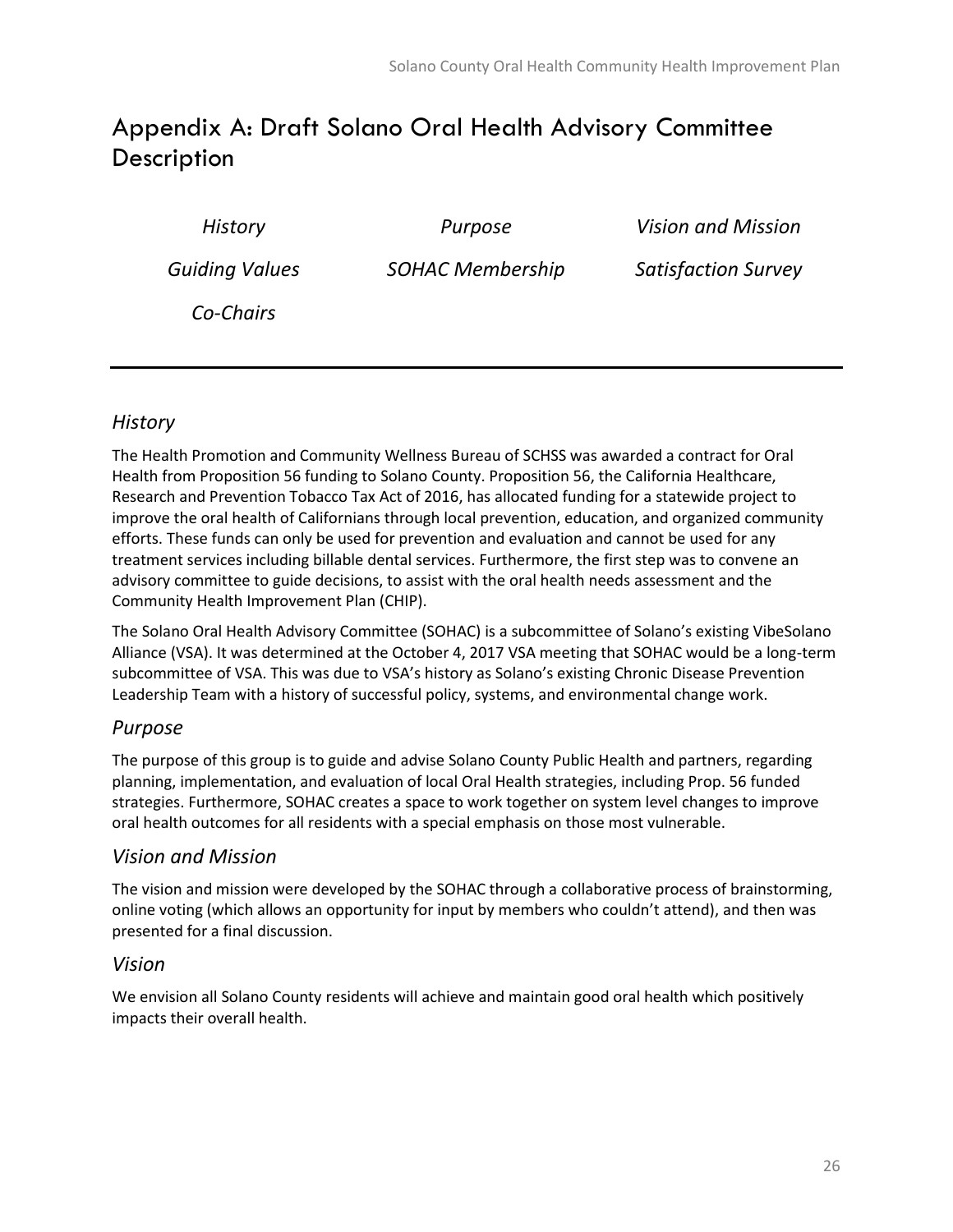### *Mission*

The Solano Oral Health Advisory Committee strives to improve oral health, especially among the most vulnerable, through collaborative efforts in planning, implementation and coordination of public health interventions with community partners.

This mission is achieved by:

- increasing oral health literacy
- increasing access to environments that support healthy foods and beverages
- providing education and prevention information
- advocating for and developing policies that support and encourage or improve oral health
- increasing access to clinical preventive services

### *Guiding Values*

Solano Oral Health Advisory Committee values serve as a reference point for the community and for the members of this subcommittee to better understand the committee's beliefs and principles. In addition, the values remind the committee of its focus while improving Oral Health in Solano County.

#### *Values*

With an equity lens Solano Oral Health Advisory Committee values:

- Education
- Prevention
- Evidence-Informed
- Collaboration

### *SOHAC Membership*

Membership on this committee is voluntary. Currently SOHAC is a working group where meeting time is used to strategize together.

Key Partners currently include:

- Oral Health experts Dental Clinic Dentists and Directors, Private Dentists, Registered Dental Hygienists
- Education Programs Solano County Office of Education (SCOE), Child Start Inc., Solano Community College Early Childhood Education
- County Public Health Programs Nutrition Education and Obesity Prevention, Nutrition Services (WIC), Health Promotion and Community Wellness (HPCW), Child Health and Disability Prevention (CHDP),
- First 5 Solano
- Solano School Nurses
- Local Coalitions Solano Coalition for Better Health
- Association Napa Solano Dental Society
- Community Based Organizations (CBOs) Federally Qualified Health Centers (FQHC)
- Higher Education Solano Community College, Touro University California
- Insurers Medi-Cal Dental Representatives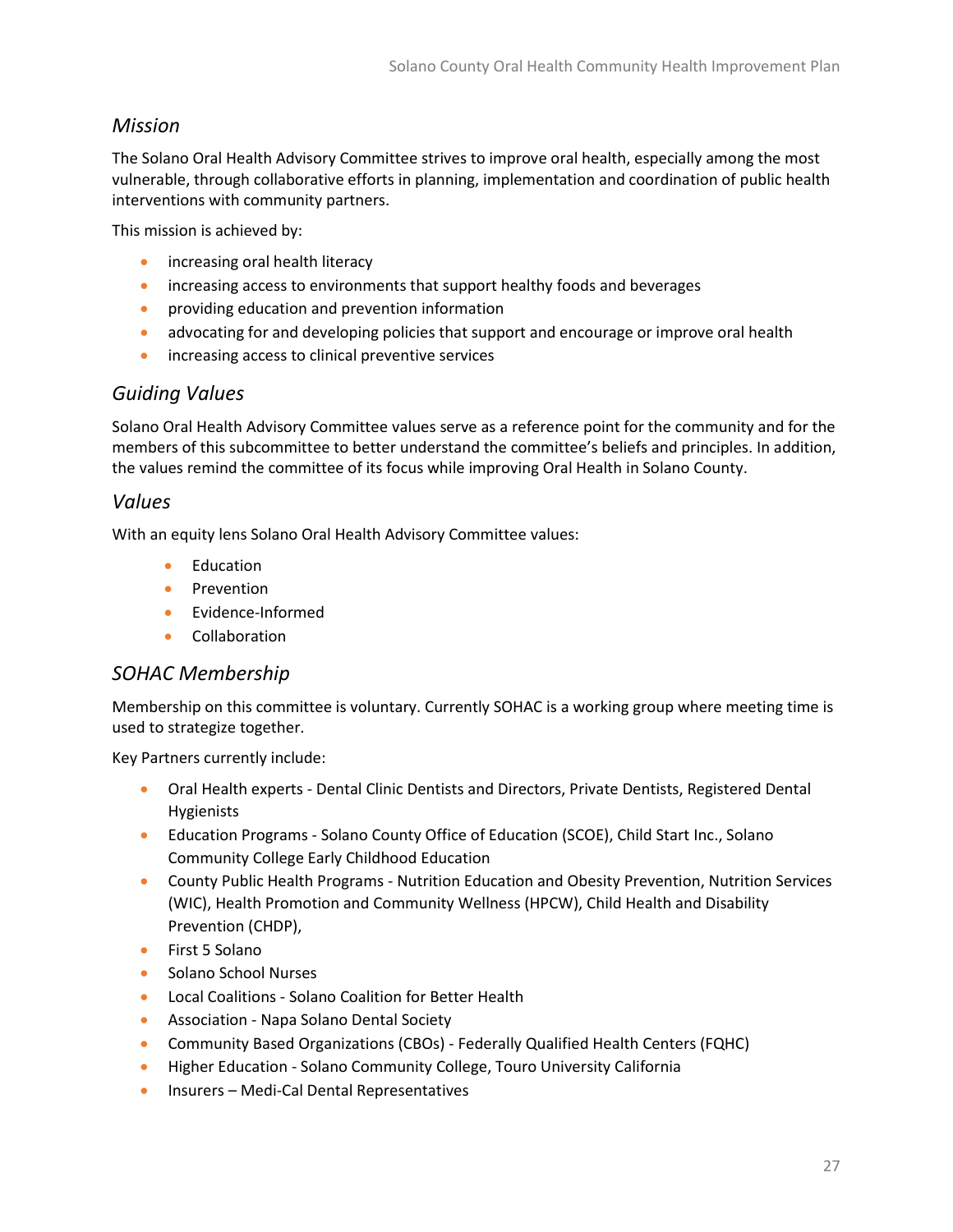• Partnerships – UCSF

### *Satisfaction Survey*

An annual satisfaction survey will be administered to gauge the status of the committee's work, satisfaction with the committee process, and overall progress. The results will be shared with the group so informed decisions can be made.

### *Co-Chairs*

Solano Oral Health Advisory Committee will be governed by two co-chairs and will be supported by staff support. The Co-chairs shall be elected by the SOHAC in January and shall serve a one-year term beginning February or until successors are elected. Any vacancy occurring among the officers of the Organization may be filled for the unexpired term by the SOHAC.

- Preventive Co-Chair
- Clinical Co-Chair
- Staff Support
	- o Will proved logistical support to SOHAC (identify meeting locations and times, agendas, meeting minutes, email, etc.)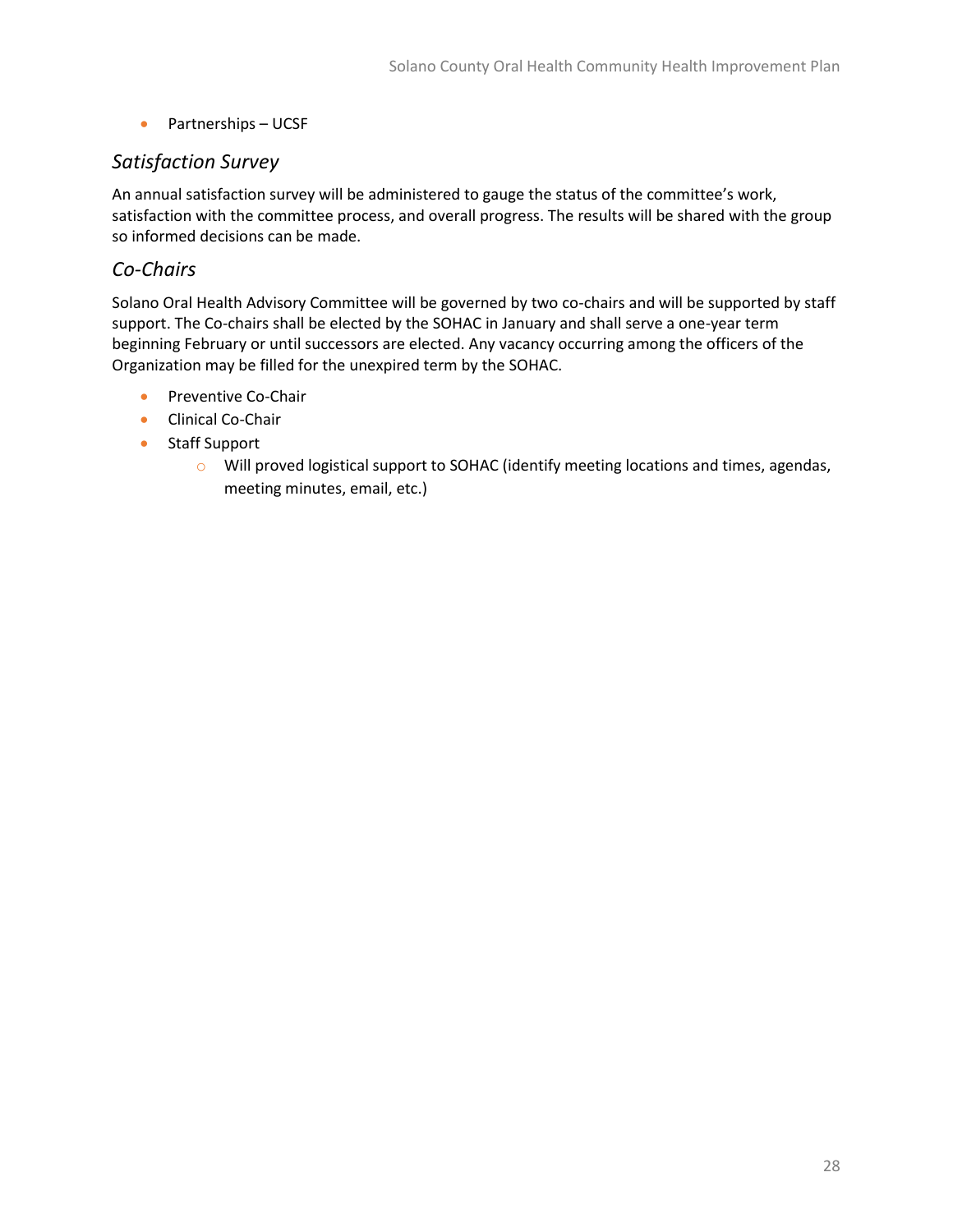# Appendix B: Strategy Prioritization Results

<span id="page-28-0"></span>

|                                  |                                                                     |         |             | Wild           | <b>Overall</b> |                         |
|----------------------------------|---------------------------------------------------------------------|---------|-------------|----------------|----------------|-------------------------|
| <b>Needs</b>                     | <b>Strategy</b>                                                     | Impact. | <b>Gaps</b> | card           | average        | <b>Rank</b>             |
| Access care: Insurance           | Increase public awareness about insurance coverage and              |         |             |                |                |                         |
| coverage                         | services                                                            | 2.9     | 2.7         | 2.6            | 2.73           | $\mathbf{1}$            |
|                                  | Increase the number of healthcare and social service providers      |         |             |                |                |                         |
|                                  | who integrate oral health into their home visits and/or other       |         |             |                |                |                         |
| System navigation/integration    | types of visits/appointments                                        | 2.8     | 2.6         | 2.8            | 2.73           | $\mathbf{2}$            |
| Access care: Supply of           | Increase access to and utilization of dental services for those     |         |             |                |                |                         |
| providers                        | without a dental provider                                           | 2.8     | 2.6         | 2.4            | 2.60           | $\overline{\mathbf{3}}$ |
| Oral health educ/promotion       | Increase public awareness about oral health                         | 2.6     | 2.4         | 2.7            | 2.57           | 4                       |
|                                  | Increase the number of cross-sector collaboratives with oral        |         |             |                |                |                         |
| System navigation/integration    | health on their agenda                                              | 2.7     | 2.6         | 2.4            | 2.57           | 5                       |
| Access care: Insurance           | Increase access to and utilization of dental services for the       |         |             |                |                |                         |
| coverage                         | uninsured or underinsured                                           | 2.8     | 2.8         | 2.1            | 2.57           | 6                       |
| Oral health educ/promotion       | Increase access to oral health education                            | 2.7     | 2.4         | 2.5            | 2.53           | $\overline{7}$          |
|                                  | Increase the number of cross-referrals made between service         |         |             |                |                |                         |
| System navigation/integration    | systems                                                             | 2.6     | 2.4         | 2.6            | 2.53           | 8                       |
|                                  | Integrate nutrition and oral health wellness policies into schools, |         |             |                |                |                         |
| Oral health educ/promotion       | child care programs, and workplaces                                 | 2.7     | 2.3         | 2.5            | 2.50           | 9                       |
| Access care: Supply of           | Increase the number of dentists who serve low income                |         |             |                |                |                         |
| providers                        | populations                                                         | 2.4     | 2.8         | 2.3            | 2.50           | 10                      |
| Access care: Cultural/linguistic | Increase oral health providers' access to cultural competency       |         |             |                |                |                         |
| barriers                         | training                                                            | 2.5     | 2.4         | 2.4            | 2.43           | 11                      |
|                                  | Increase the number of locations served by the mobile dental        |         |             |                |                |                         |
| Access care: Transportation      | van                                                                 | 2.8     | 2.4         | 2.1            | 2.43           | 12                      |
|                                  | Recruit community health workers, Promatora, cultural or            |         |             |                |                |                         |
| Access care: Cultural/linguistic | religious leaders, as well as health equity advocates to improve    |         |             |                |                |                         |
| barriers                         | the dental visit experience of communities of color                 | 2.6     | 2.3         | 2.3            | 2.40           | 13                      |
| Access care: Supply of           |                                                                     |         |             |                |                |                         |
| providers                        | Increase the number of dentists who see children                    | 2.2     | 2.7         | 2.2            | 2.37           | 14                      |
| Access care: Transportation      | Increase co-location of services                                    | 2.3     | 2.8         | $\overline{2}$ | 2.37           | 15                      |
| Nutrition educ/access to         |                                                                     |         |             |                |                |                         |
| healthy food                     | Increase public awareness about nutrition                           | 2.3     | 2.5         | 2.2            | 2.33           | 16                      |
|                                  | Increase system navigation support services for oral health         |         |             |                |                |                         |
| System navigation/integration    | (including expansion of existing navigation support services)       | 2.7     | 2.2         | 2.1            | 2.33           | 17                      |